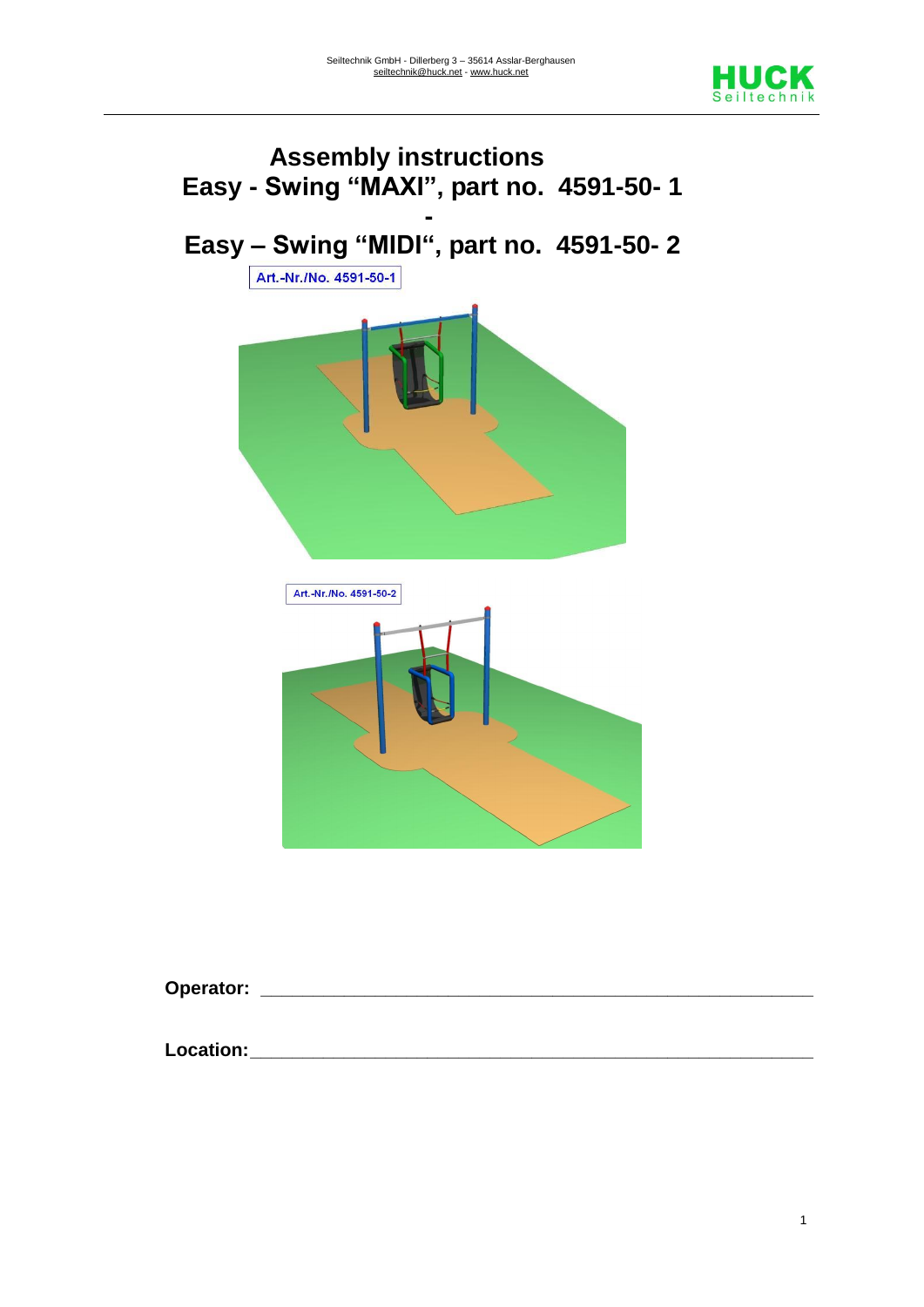

**Revision history** Revision 0 – 2007- 06-11 SP

First released version

Assembly instruction

Revision 3 – 2010-07-27 (Fundamente 800 x 800) FH All rights reserved © Copyright 2007 Huck Seiltechnik GmbH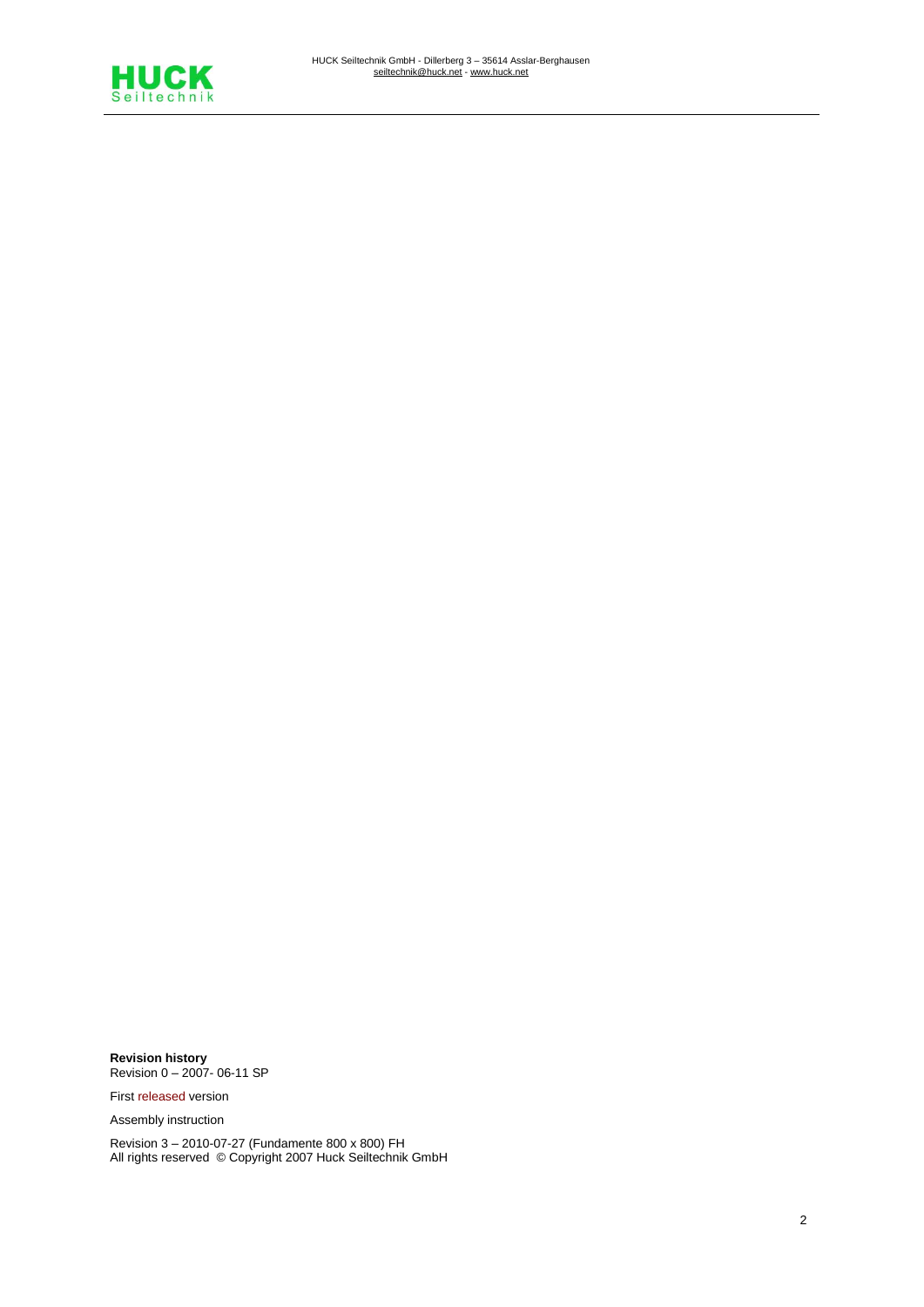

## **Table of contents**

| Assembly instructions Easy - Swing "MAXI", part no. 4591-50-1 - Easy - Swing "MIDI", part  |  |
|--------------------------------------------------------------------------------------------|--|
|                                                                                            |  |
| Data sheet Easy- Swing "MAXI", part no. 4591-50-1 and Easy-Swing "MIDI", part no. 4591-50- |  |
|                                                                                            |  |
|                                                                                            |  |
|                                                                                            |  |
| Maintenance instruction Easy - Swing "MAXI", part no. 4591-50-1                            |  |
|                                                                                            |  |
|                                                                                            |  |
|                                                                                            |  |
|                                                                                            |  |
|                                                                                            |  |
|                                                                                            |  |
|                                                                                            |  |
|                                                                                            |  |
|                                                                                            |  |
|                                                                                            |  |
|                                                                                            |  |

## **List of Tables**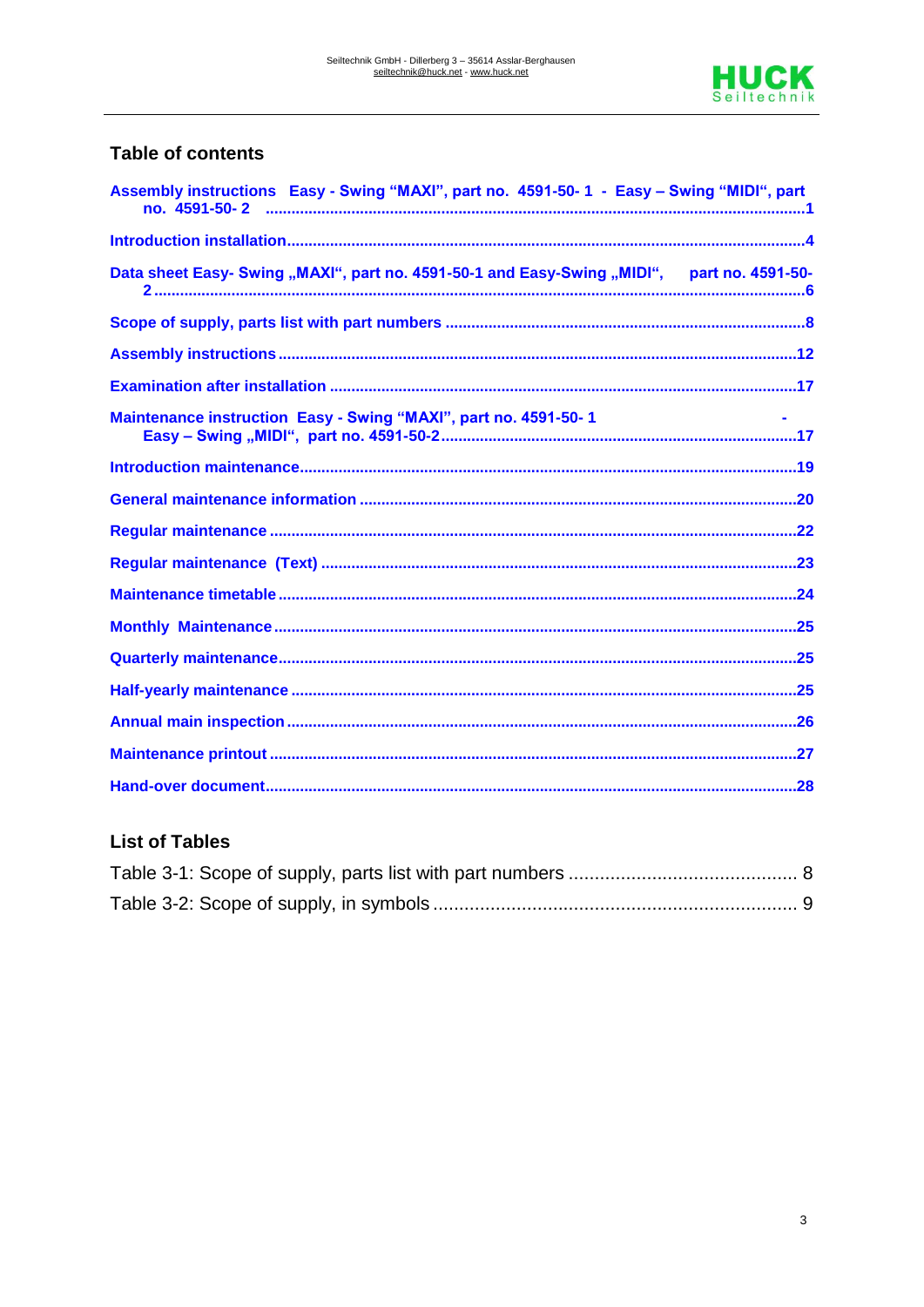

# **Introduction installation**

#### **General information**

This equipment should be installed, inspected, maintained and operated in accordance with EN1176-7 guidelines.

**Before installation work commences, please check that you have all of the equipment and fixation components in the parts list provided (see Tables 3-1 and 3-2).**

**Please consider that the installation has to be carried out only on even terrain (max. slope up to 3%).**

Any spare parts that may be required can be obtained directly from your supplier.

Please do not hesitate to call your supplier if you have any problems during installation or in case of any other questions.



Following installation, complete assembly instructions, maintenance instructions and maintenance record must be sent to the operator who must confirm receipt in writing. See the last page of this document



All nuts and bolts are hot-dip galvanised or stainless steel.

One of the characteristics of stainless steel is that uncontrolled cold welding may occur when the nuts are tightened. To prevent this, it is necessary to spray the nuts and bolts with Teflon spray or another similar lubricant.

**We hereby confirm that this play equipment has been tested and certified in accordance with the play equipment standard EN 1176.**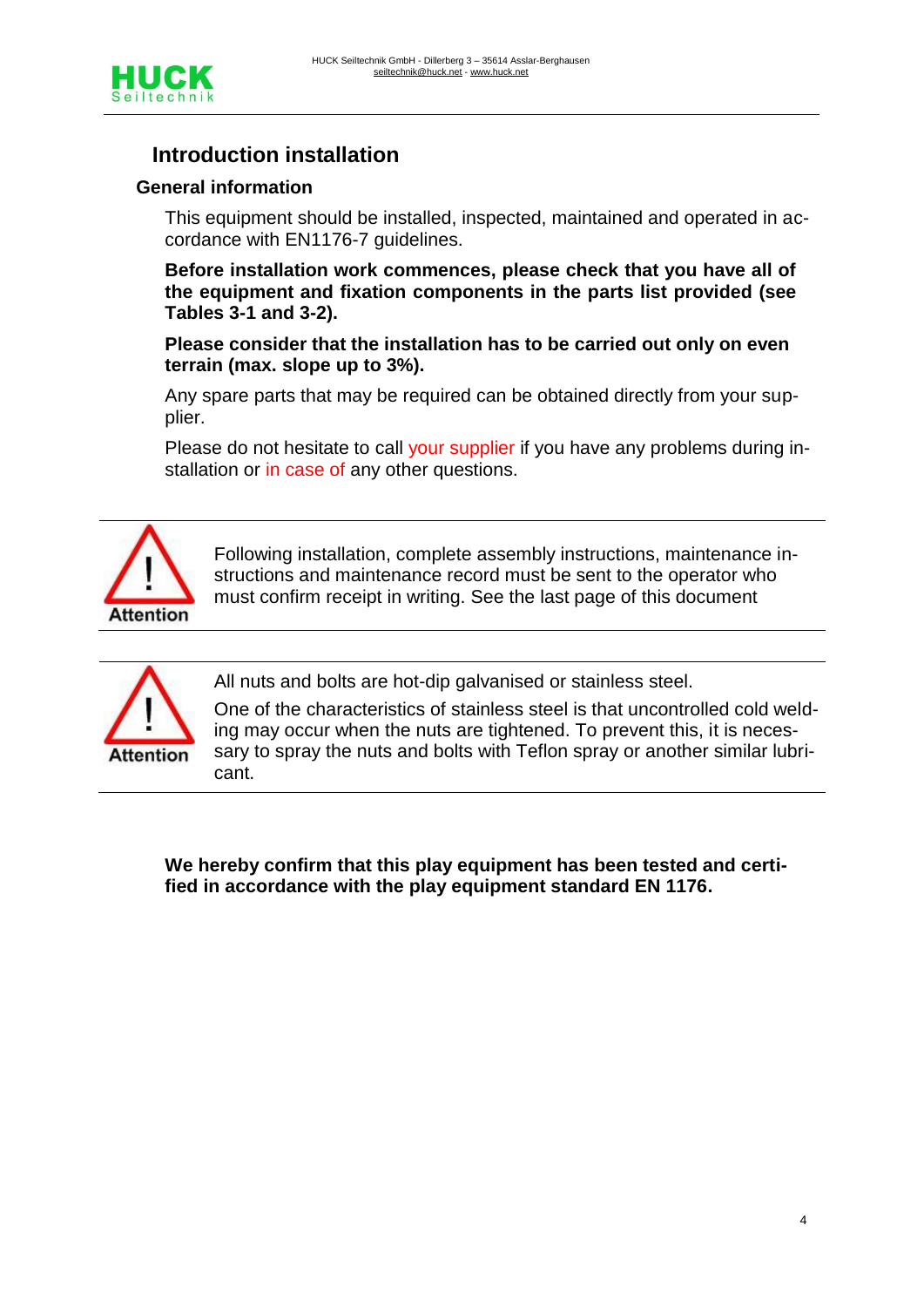

### **Drawings / Views**

**All optical illustrations simply demonstrate the proportions/dimensions to be followed, but are not binding, technical equipment images.** 

**Technical modifications supporting the advancement of our articles are subject to change.**

#### **Measurement tolerances**

**Due to the quality and characteristics of equipment parts, minor dimensional tolerances over drawings data are possible.** 

**This regards all visible dimensions, except for foundation dimensions respectively dimensions below OK ground surface/play surface.**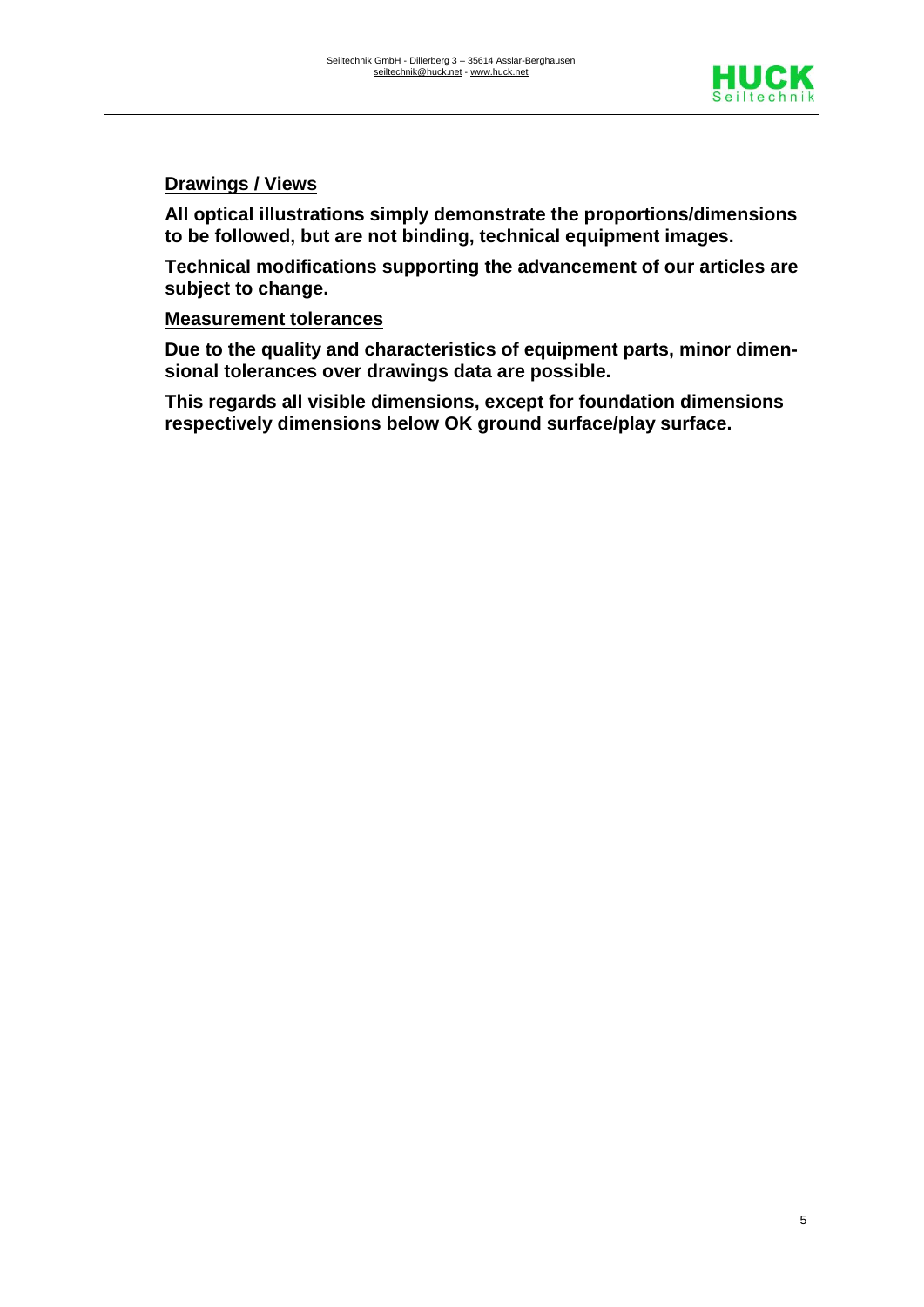

#### Data sheet Easy- Swing "MAXI", part no. 4591-50-1 and Easy-Swing "MIDI", **part no. 4591-50-2**

- 1. Space required: 3,00 m x 0,60 m (4591-50-1 and 4591-50-2) resp. 2,80 m x 7,40 m including safety distance (see top view) Height of fall: 1,30 m each
- 2. Required safety surface:

| Ground surface ma-<br>terial      | <b>Description</b><br>mm        | <b>Minimum layer</b><br>thickness mm | <b>Maximum</b><br>hight of fall mm |  |
|-----------------------------------|---------------------------------|--------------------------------------|------------------------------------|--|
| <b>Topsoil grass</b>              |                                 |                                      | $\leq$ 1000*                       |  |
| Chipped bark                      | Grain size 20 - 80              | 300/400                              | $\leq$ 2000/3000                   |  |
| Wood chippings                    | Grain size $5 - 30$             | 300/400                              | $\leq$ 2000/3000                   |  |
| Sand                              | Grain size $0.2 - 2$            | 300/400                              | $\leq$ 2000/3000                   |  |
| Gravel                            | Grain size $2 - 8$              | 300/400                              | $\leq$ 2000/3000                   |  |
| Other ground surface<br>materials | As recommend by<br>manufacturer |                                      |                                    |  |

**\*In Germany, lawn is a sufficient ground surface material for heights up to 1,50 m.**

- 3. Name and Size of the largest part of the equipment: 2 steel posts Ø 102 mm - 3,00 m long
- 4. Intended age group: 2 years and up

#### **5. Attention! Equipment to be embedded in concrete**  Concrete: C25/30 Concrete requirement:  $\sim 0.7$  m<sup>3</sup> (per play equipment = 2 foundations!) Size of excavation:

 **2** x 0.80 m long x 0,80 m wide, total depth 0,90 m including 10 cm drainage layer. Size of foundation:

**2** x 0.80 m long x 0,80 m wide, height 0,60 m.

**Round off foundation edges (min. R = 100 mm)! Sizes of foundations are designed for soils classification "4-5" (natural ground). Soil classification 4: Soft to medium plasticity, interleave bound, with minor sediment (sediment < 30% larger than 63 mm grain size in diameter**



**Soil classification 5: Ground with soil classification 3 and 4 with more sediment**

**(sediment > 30% larger than 63 mm grain size in diameter) In case of sandy and soft soils, the surface measure of foundations has to be enlarged for about 50%!**

- 4. Assembly time once both steel masts are embedded in concrete: Approx. 45 minutes (per play equipment!!!). Number of persons required: 2
- 5. Required accessories: Small excavator, ladder of about 2m length, water balance, various wrenches resp. Allen wrenches.
- 6. Any spare parts which may be required can be obtained directly from your supplier.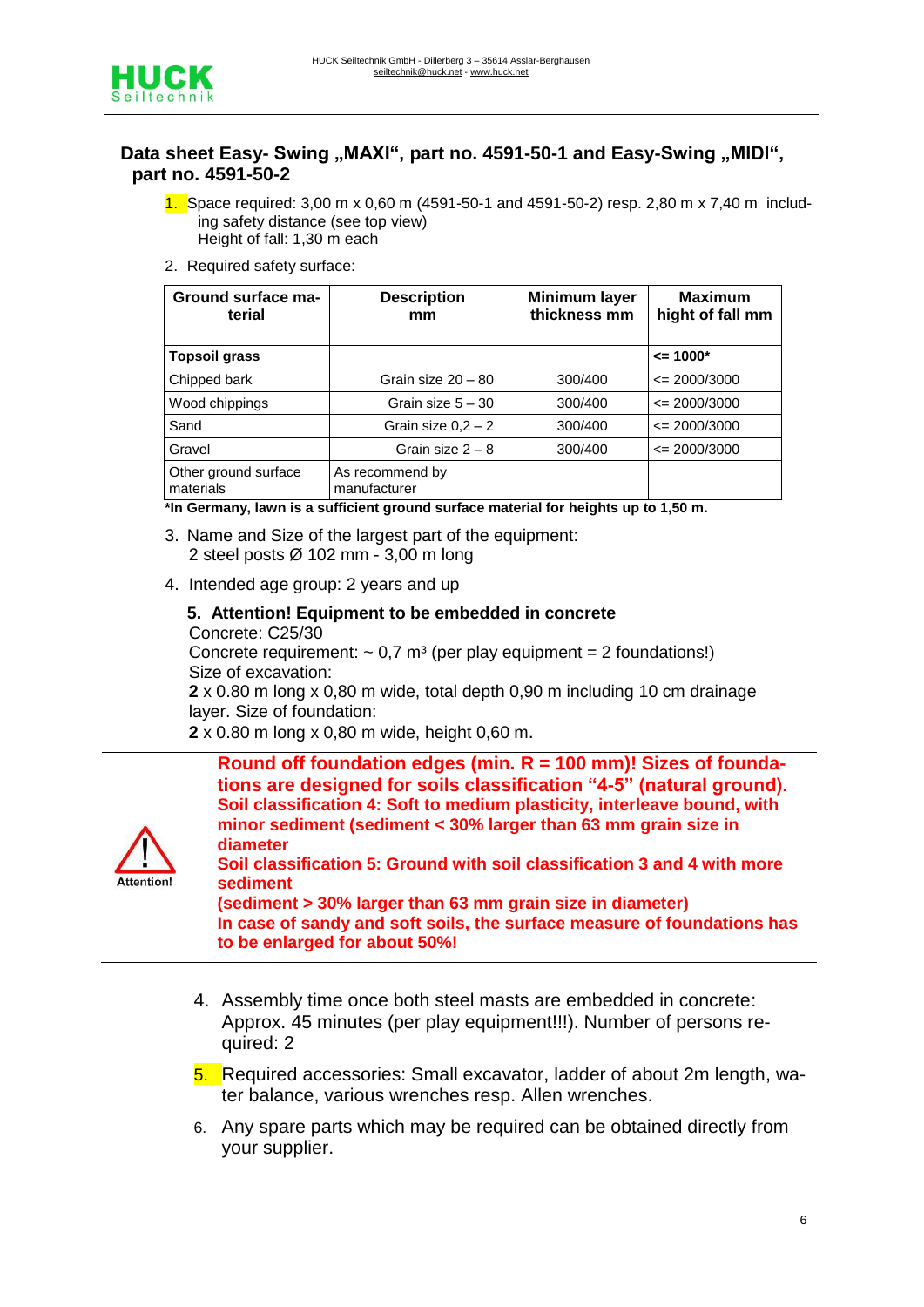

7. **We hereby confirm that this item of play equipment has been tested and certified in accordance with the play equipment standard EN 1176.**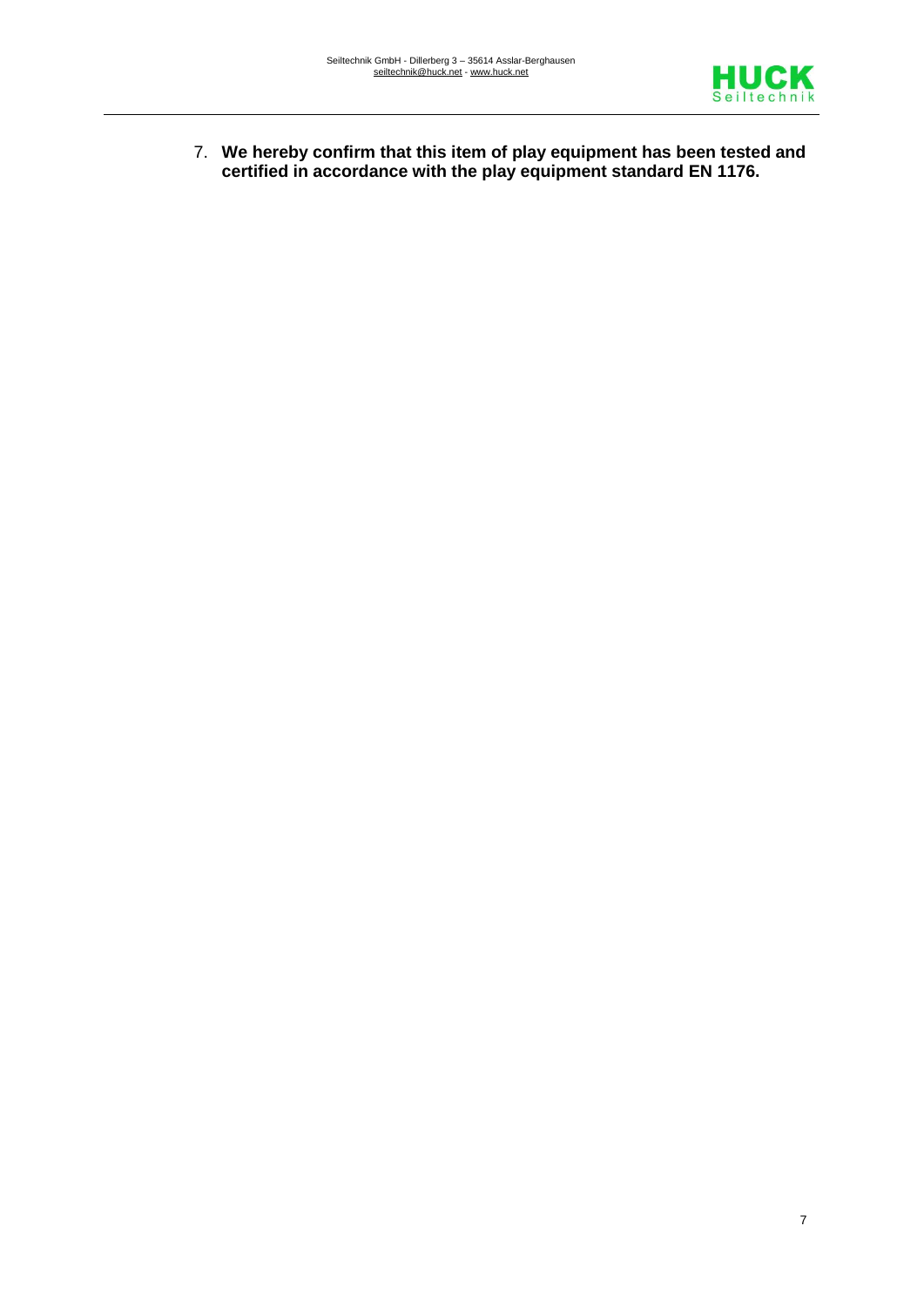

# **Scope of supply, parts list with part numbers**

### **In letters**

#### **Table 3-1: Scope of supply, parts list with part numbers**

| Pos.                                   | Quantity       | Element /<br>description                                                                                     | <b>Size</b>               | O.K. | <b>Missing</b> |  |  |  |  |
|----------------------------------------|----------------|--------------------------------------------------------------------------------------------------------------|---------------------------|------|----------------|--|--|--|--|
| VARIO-element, part no. 4591-30 - (11) |                |                                                                                                              |                           |      |                |  |  |  |  |
| 1                                      | $\overline{2}$ | Steel post                                                                                                   | Ø 102 mm - 3,00 m<br>long |      |                |  |  |  |  |
| $\mathbf{2}$                           | $\overline{2}$ | Red plastic caps                                                                                             | for $Ø$ 102 mm            |      |                |  |  |  |  |
| 3                                      | 2              | Tube clamps                                                                                                  | for Ø 102 mm              |      |                |  |  |  |  |
|                                        |                |                                                                                                              | M10 x 35 mm lg.           |      |                |  |  |  |  |
| 4                                      | 1              | <b>Traverse</b><br>(with pre-assembled swing-bearings)                                                       |                           |      |                |  |  |  |  |
| 5                                      | $\overline{2}$ | Tube clamps with threaded bolt<br>$M10 \times 150$ mm + 2 nuts                                               | for $Ø$ 102 mm            |      |                |  |  |  |  |
| $6\phantom{1}6$                        | 1              | Play equipment part (swing-<br>element)                                                                      | Mini 500 x 650 x 850      |      |                |  |  |  |  |
|                                        |                |                                                                                                              | Maxi 750 x 950 x 750      |      |                |  |  |  |  |
|                                        |                |                                                                                                              |                           |      |                |  |  |  |  |
|                                        |                |                                                                                                              |                           |      |                |  |  |  |  |
| 100                                    | 1              | Paint $(1 can) +$ paint brush                                                                                |                           |      |                |  |  |  |  |
| 101                                    | 6              | Self-cutting screws                                                                                          | 5,5 x 25 mm               |      |                |  |  |  |  |
| 102                                    | $\overline{2}$ | Loctite                                                                                                      | 3 ml. (each)              |      |                |  |  |  |  |
|                                        | $\overline{2}$ | Support slab (e.g. sidewalk slab)<br>(to be provided by customer -<br>not included in scope of sup-<br>ply!) |                           |      |                |  |  |  |  |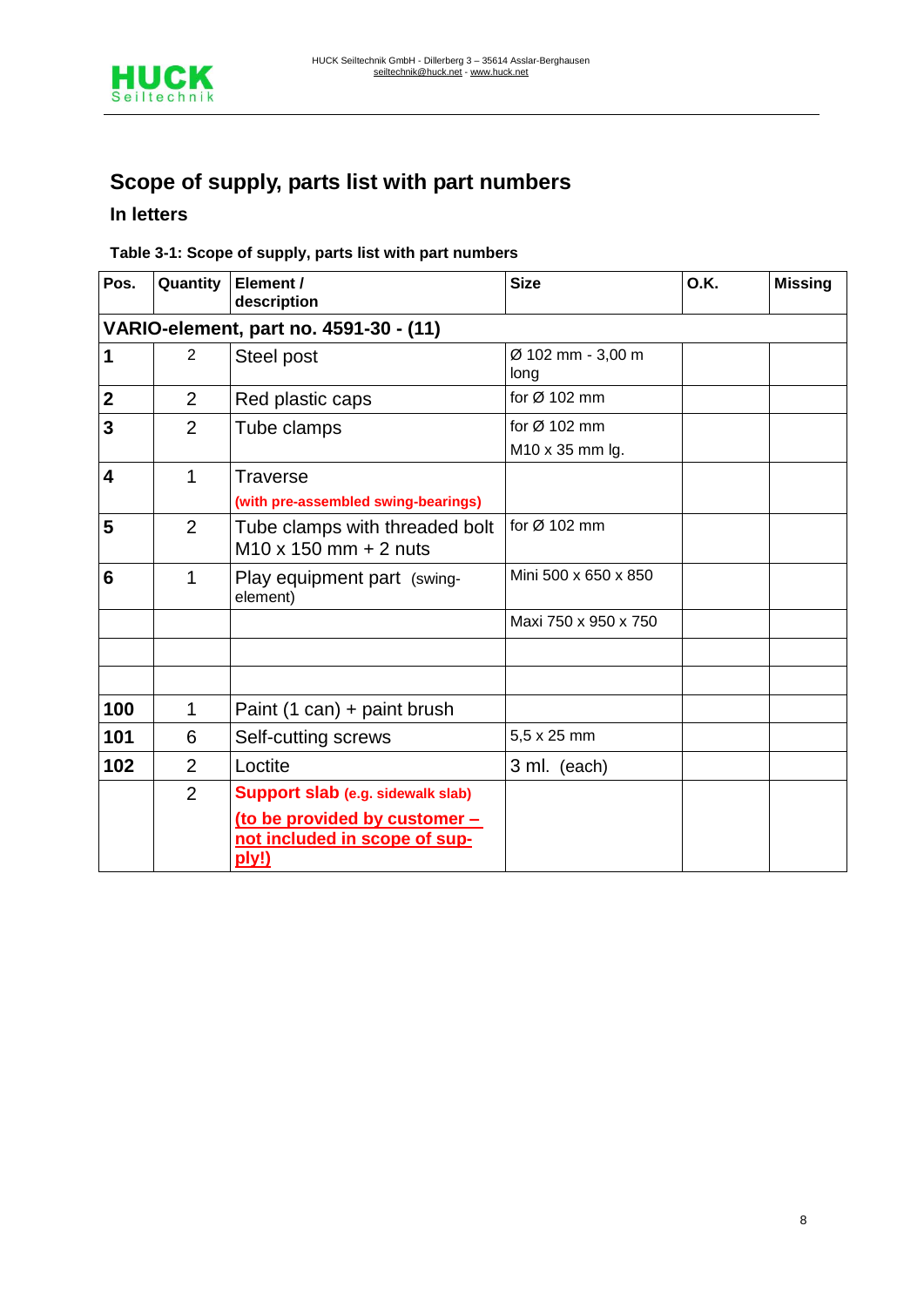

# **In symbols**

## **Table 3-2: Scope of supply, in symbols**

| Pos.                    | Quantity       | <b>Symbol</b>                  |
|-------------------------|----------------|--------------------------------|
| $\overline{1}$          | $\overline{2}$ |                                |
|                         |                |                                |
|                         |                | Ø 102 mm - 3,00 m long         |
| $\mathbf{2}$            | $\overline{2}$ | for Ø 102 mm                   |
| $\mathbf{3}$            | $\overline{2}$ | ø                              |
|                         |                | für Ø 102 mm                   |
| $\overline{\mathbf{4}}$ | $\overline{1}$ |                                |
|                         |                | U<br>U<br>(VO)                 |
| $5\phantom{a}$          | $\overline{2}$ | for Ø 102 mm<br>$\blacksquare$ |
| $6\phantom{a}$          | $\overline{1}$ |                                |
|                         |                | Part no. 4591-50-1             |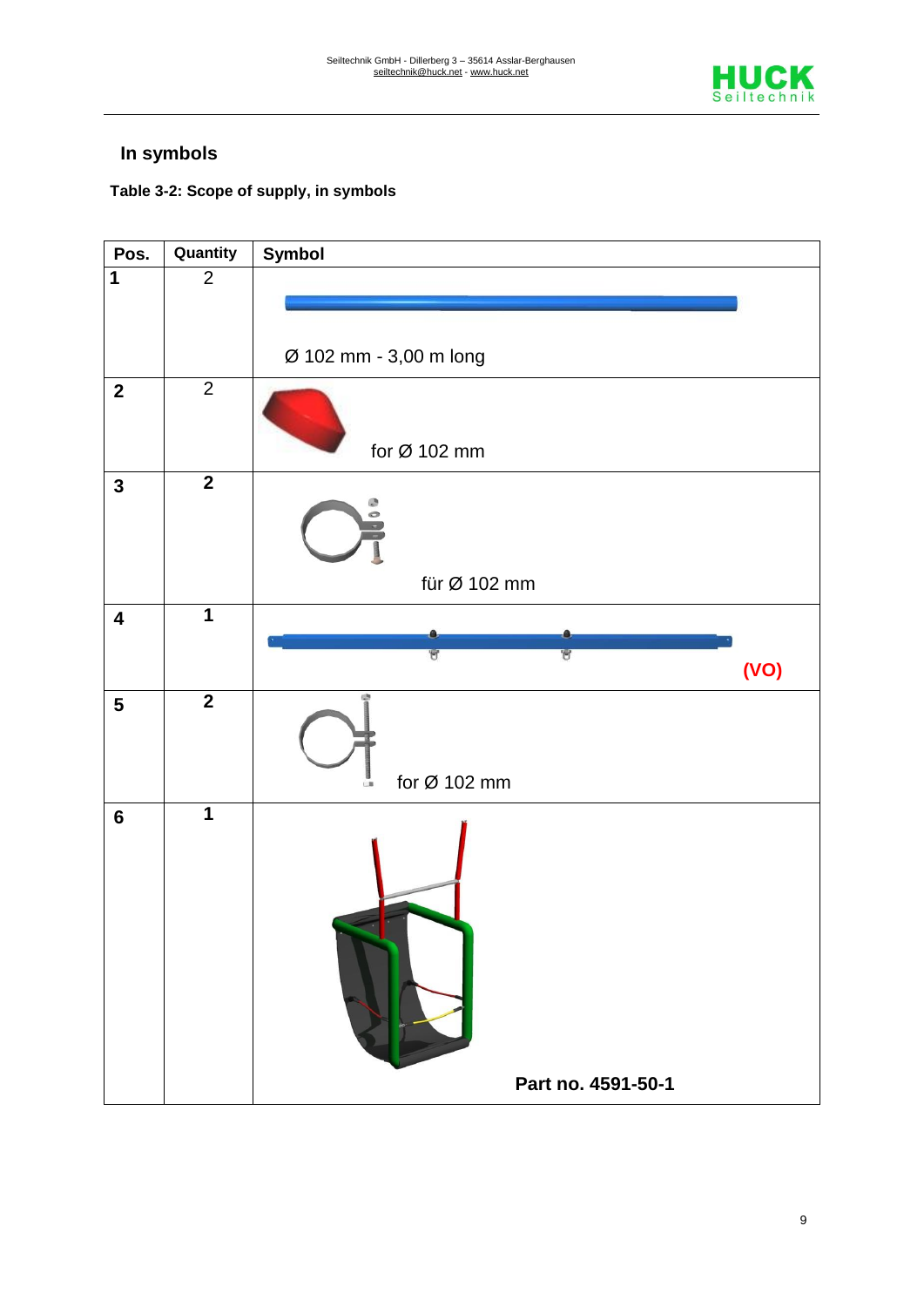

| (6) | (1)            | (Part no. 4591-50-2)                                            |
|-----|----------------|-----------------------------------------------------------------|
| 100 | $\mathbf 1$    |                                                                 |
| 101 | $6\phantom{1}$ | 5,5 x 25 mm                                                     |
| 102 | $\overline{2}$ | Loctite<br>(thread locking) 3 ml. (per bottle)                  |
|     | $\overline{2}$ | Support slab (e.g. sidewalk slab)                               |
|     |                | (To be provided by customer - not included in scope of supply!) |
|     |                |                                                                 |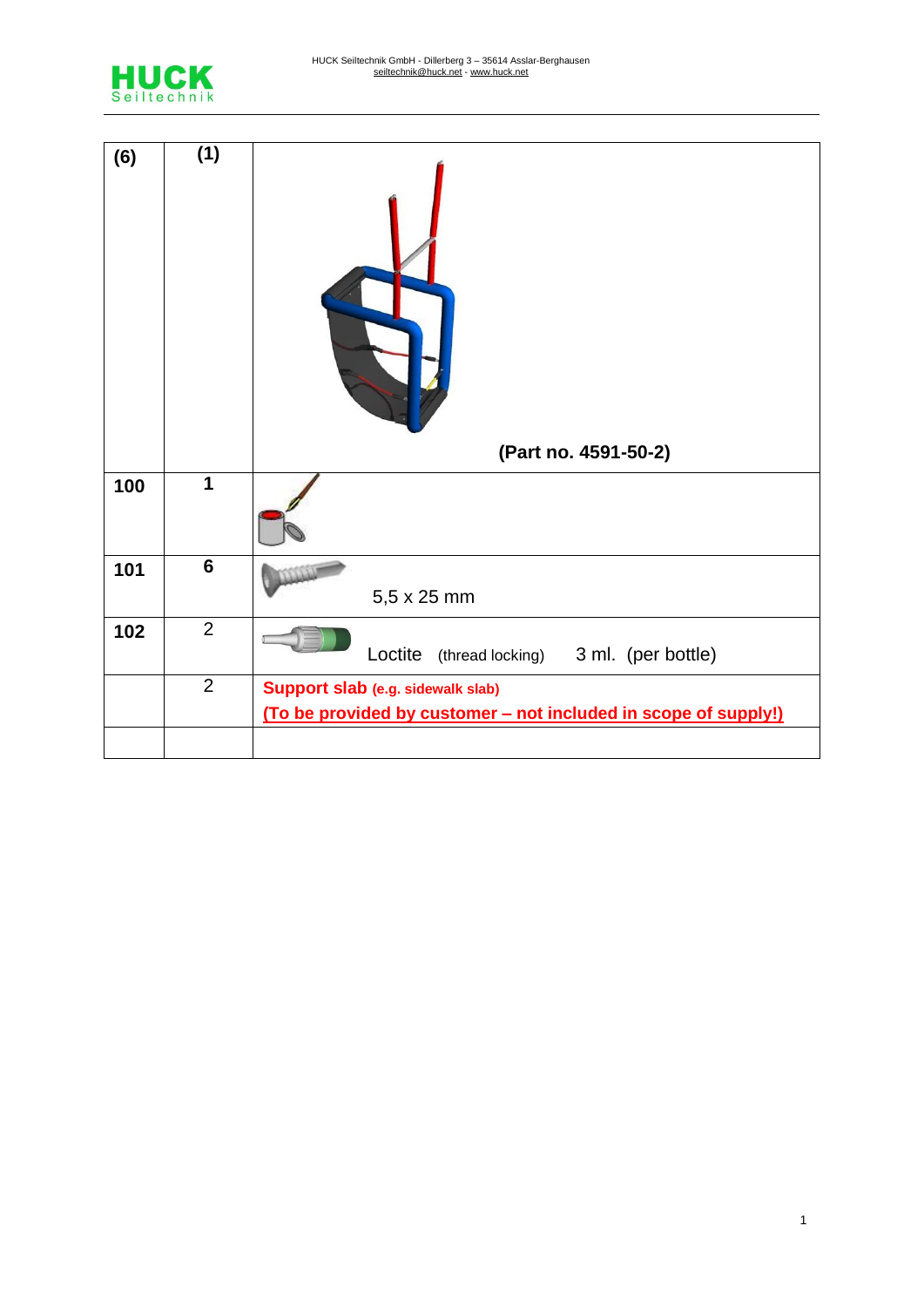

|              | <b>Abbreviations and signs:</b>                                                                                                                                                                                                                                                                                                                                                                                                                                                                                                           |
|--------------|-------------------------------------------------------------------------------------------------------------------------------------------------------------------------------------------------------------------------------------------------------------------------------------------------------------------------------------------------------------------------------------------------------------------------------------------------------------------------------------------------------------------------------------------|
| <b>AB</b>    | Setting time for concrete C25/30 at least 7-8 days                                                                                                                                                                                                                                                                                                                                                                                                                                                                                        |
| <b>AM</b>    | Dimension between axes (centre-centre) post                                                                                                                                                                                                                                                                                                                                                                                                                                                                                               |
| <b>LM</b>    | Clear post dimension                                                                                                                                                                                                                                                                                                                                                                                                                                                                                                                      |
| D            | Concrete C25/30 (for foundation)                                                                                                                                                                                                                                                                                                                                                                                                                                                                                                          |
| <b>DR</b>    | Top view / outlineß                                                                                                                                                                                                                                                                                                                                                                                                                                                                                                                       |
| F            | <b>Fall protection</b>                                                                                                                                                                                                                                                                                                                                                                                                                                                                                                                    |
| <b>FR</b>    | Radius of upper edge of foundation at least 10 cm                                                                                                                                                                                                                                                                                                                                                                                                                                                                                         |
| Gehw.<br>PI. | Support slab (e.g. sidewalk slab) is to be provided by custom-<br>er and then placed underneath posts! Upper edge - percola-<br>tion layer (see drawing)                                                                                                                                                                                                                                                                                                                                                                                  |
| G            | Percolation layer 10 cm                                                                                                                                                                                                                                                                                                                                                                                                                                                                                                                   |
| <b>VA</b>    | Front view A                                                                                                                                                                                                                                                                                                                                                                                                                                                                                                                              |
| O.K          | O.K. play level                                                                                                                                                                                                                                                                                                                                                                                                                                                                                                                           |
| <b>PS</b>    | Space required including safety area                                                                                                                                                                                                                                                                                                                                                                                                                                                                                                      |
|              | Upper edges of concrete are rounded! Foundation sizes apply<br>for regular soil classification 4-5 (grown surface).<br>Soil classification 4: Light up to medium plasticity, interlaced,<br>with little sediment (proportion $<$ 30 % larger than 63 mm grain<br>size in diameter).<br>Soil classification 5: Grounds of soil classification 3 and 4 with<br>more sediment (proportion > 30 % larger than 63 mm grain size<br>in diameter)<br>For safety reasons on soft, sandy surfaces, foundation is to be<br>made larger in diameter. |
| <b>ML</b>    | Height of mast above play level                                                                                                                                                                                                                                                                                                                                                                                                                                                                                                           |
| M.lot!!      | It is mandatory to mount posts perpendicular and horizontal!                                                                                                                                                                                                                                                                                                                                                                                                                                                                              |

See drawings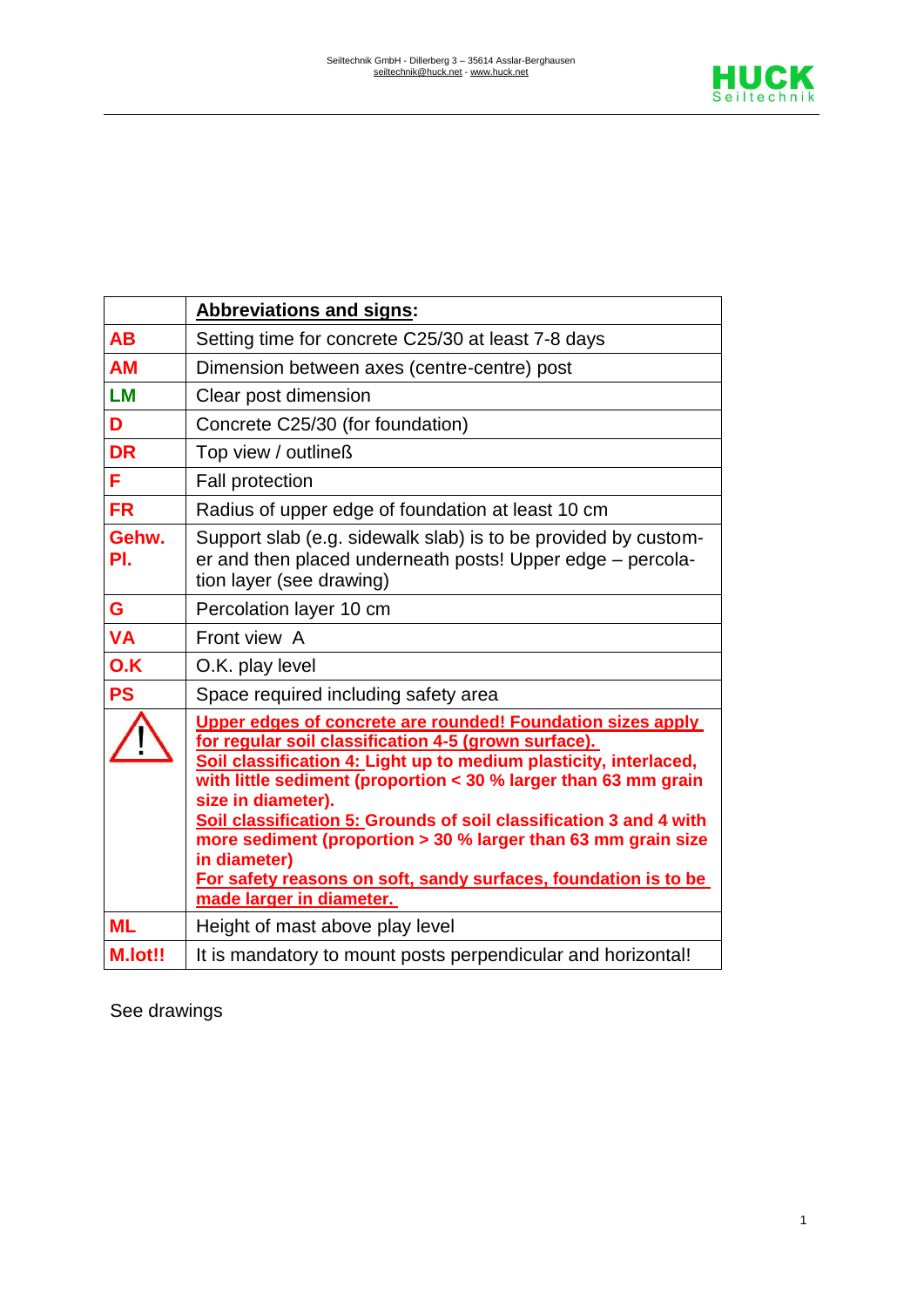

# **Assembly instructions**

The images (individual drawings) are not true to scale!!

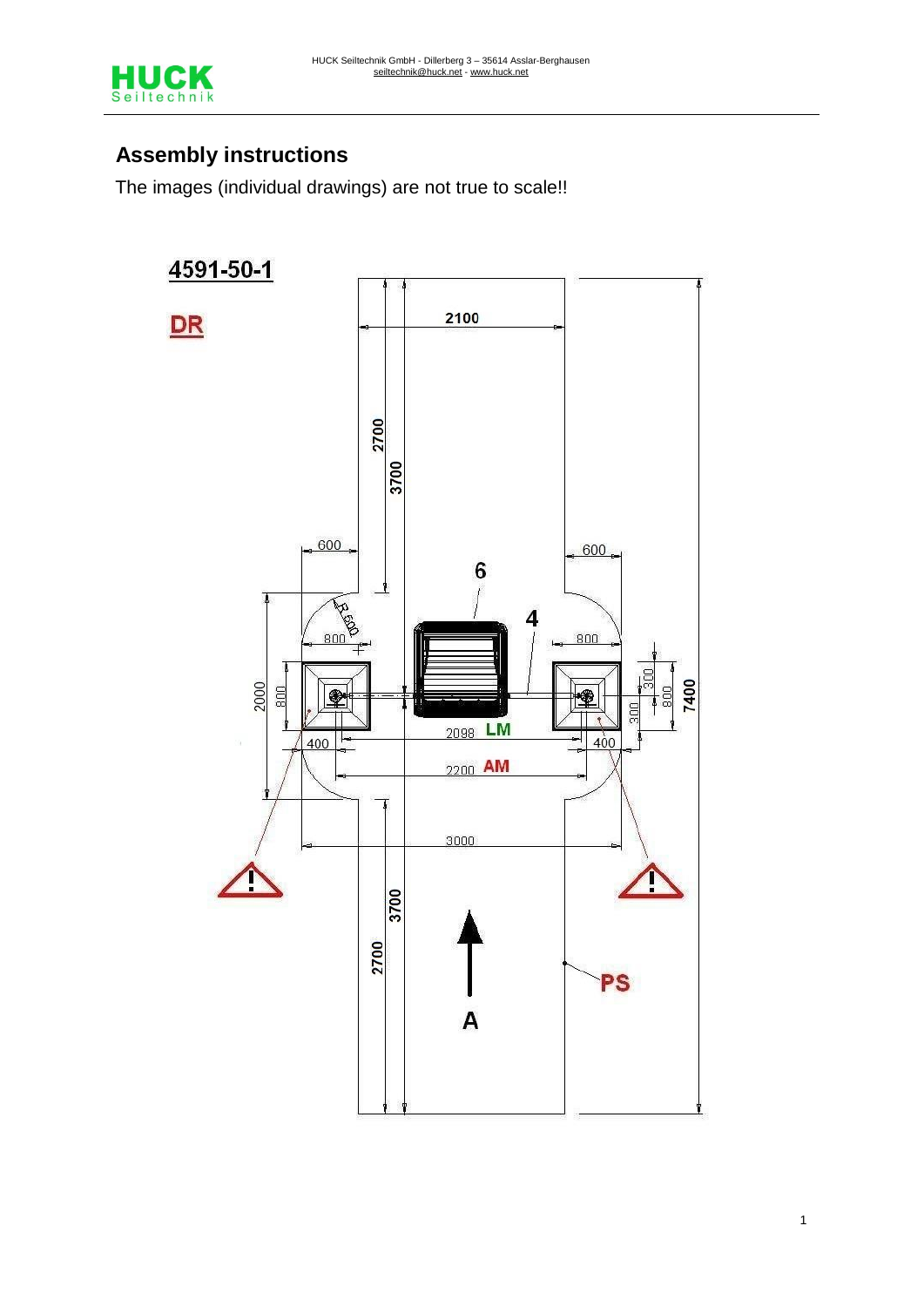



1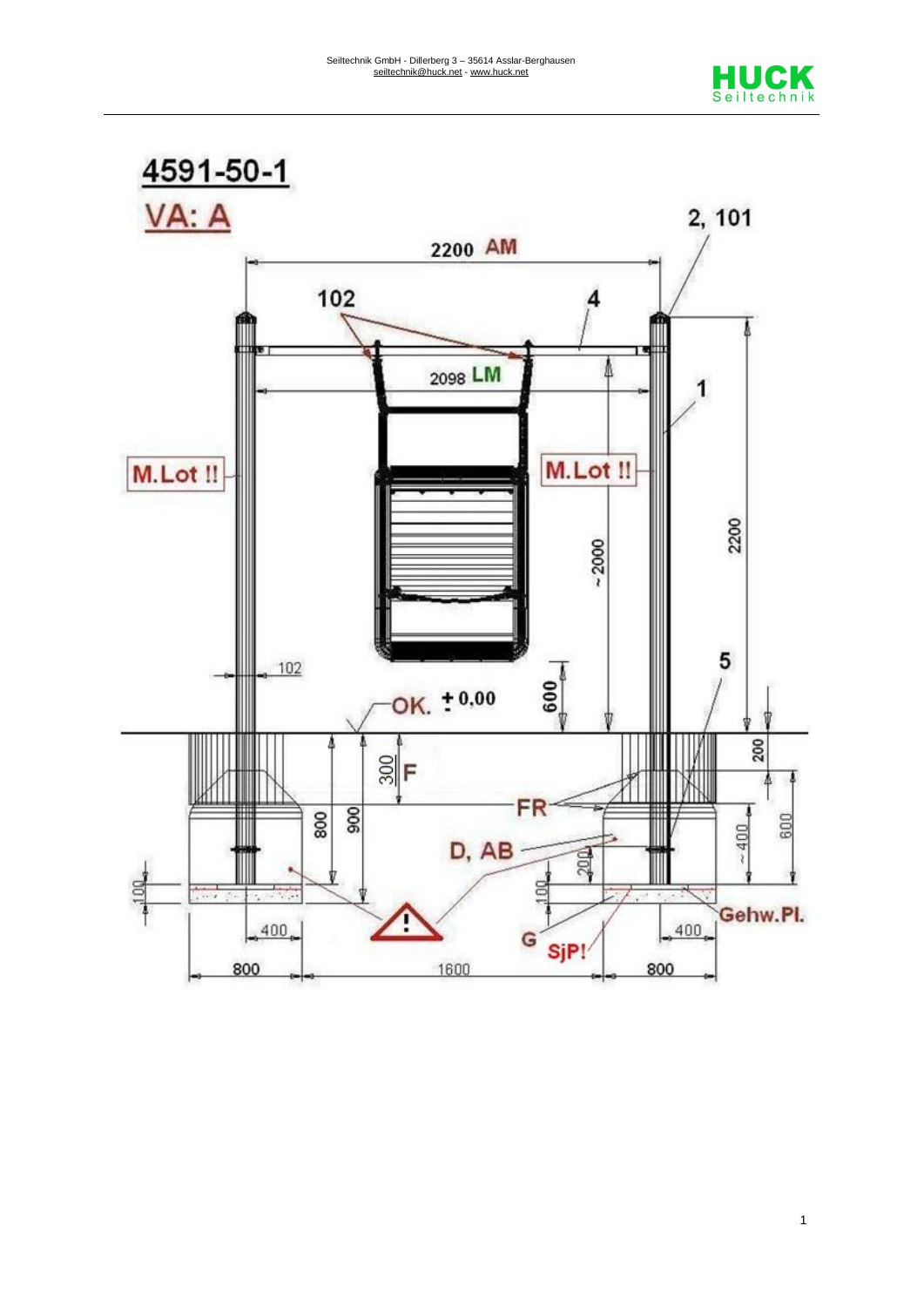

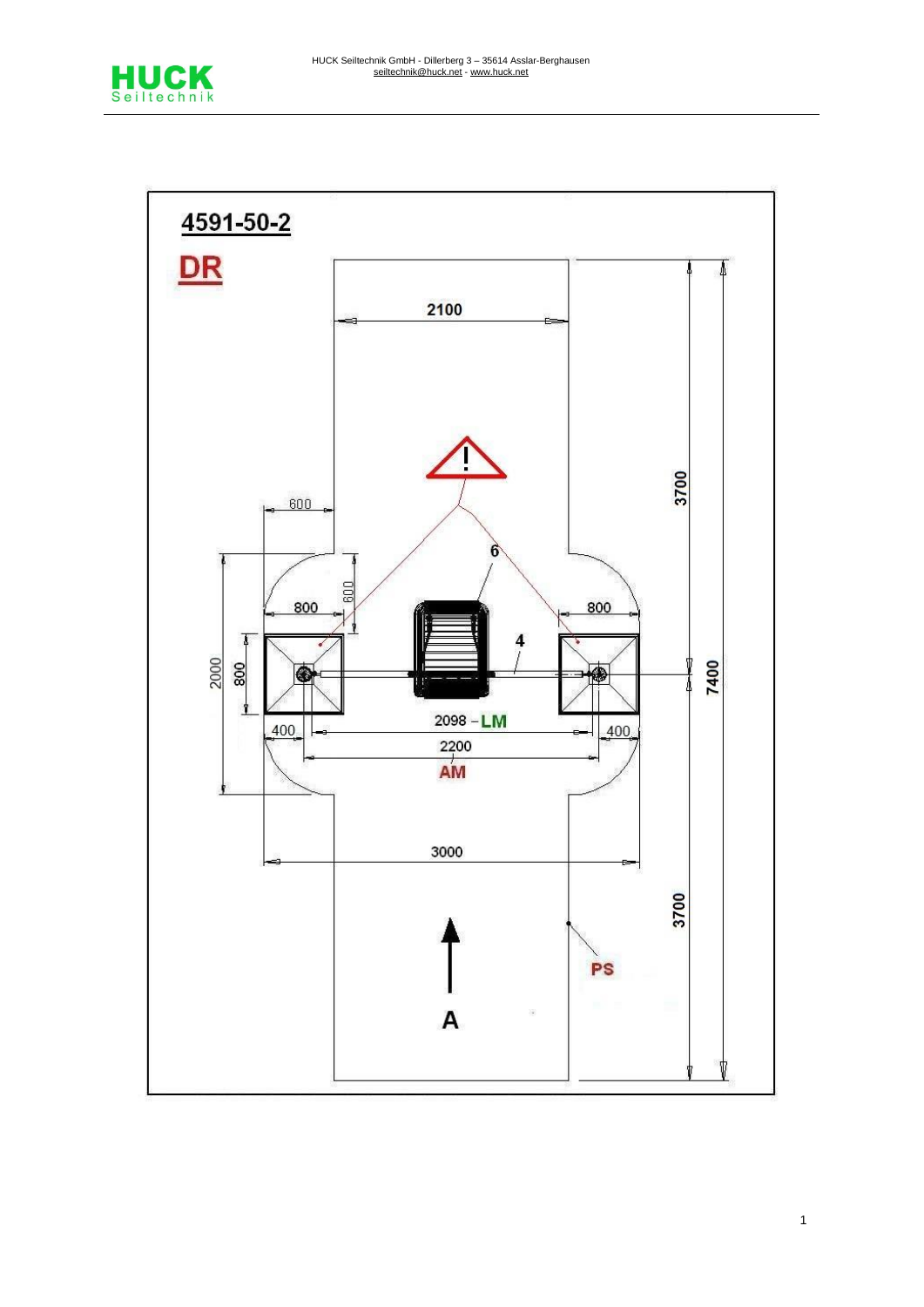



1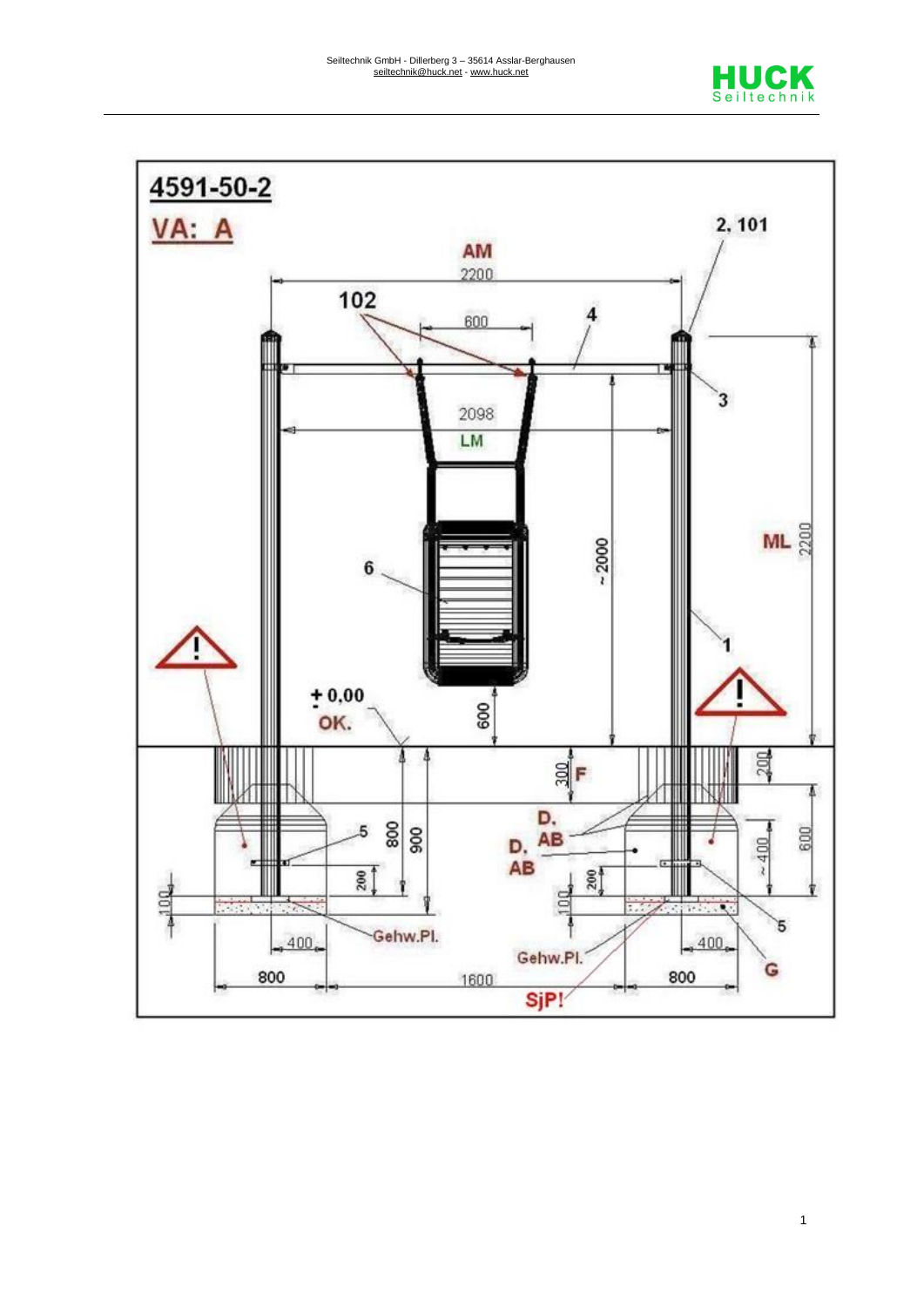

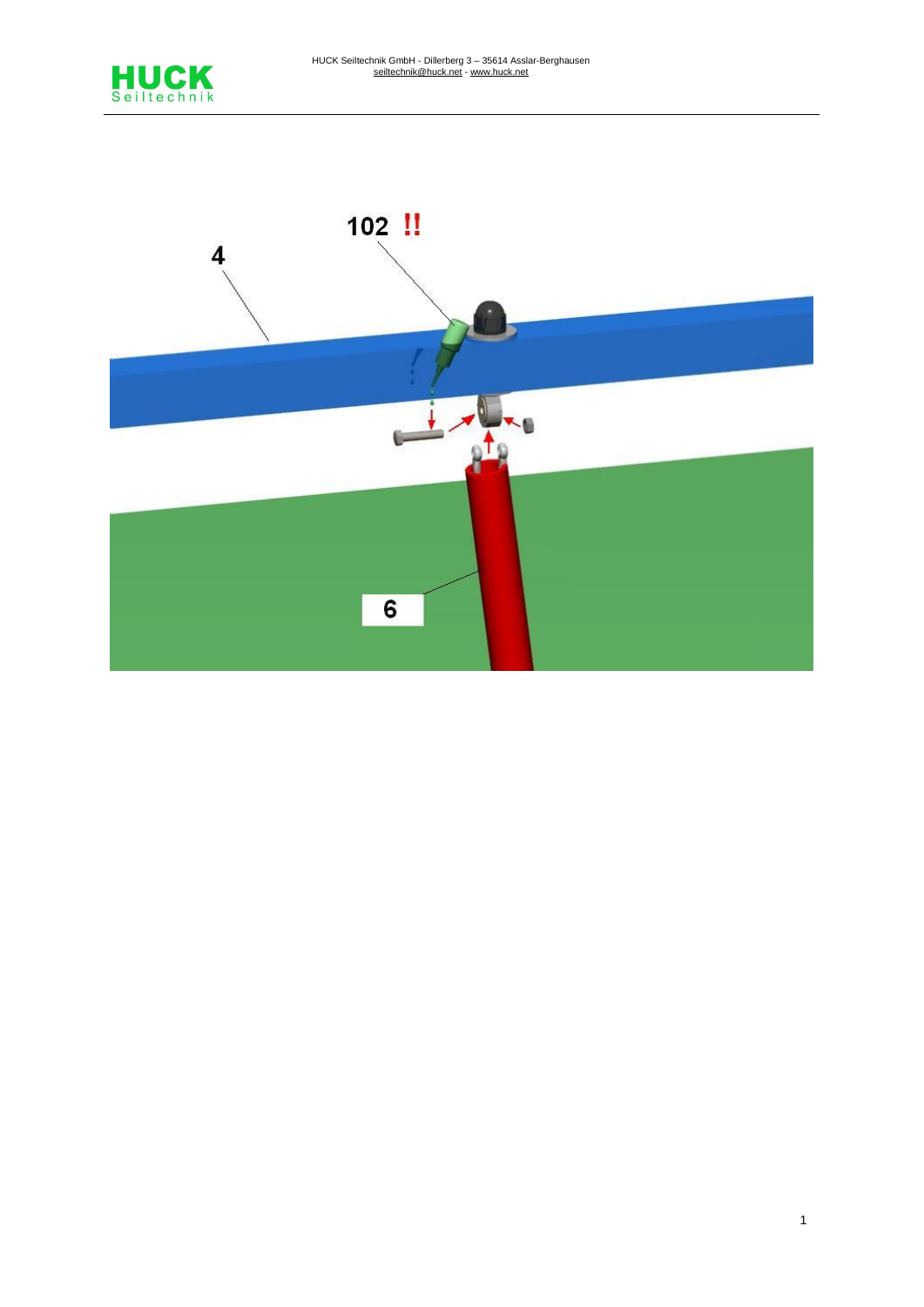

# **Examination after installation**



If the equipment is not installed in a secure manner you must ensure that access is closed to the public!

#### **Marking the filling level**

• Markings on the equipment to indicate filling levels of fall protection material (for example of loose filling material).

#### **The equipment has not been installed safely in the following cases:**

- Installation of equipment is not complete.
- The protective surface has not been installed.
- The guarantee of safety in operation cannot be given by the appropriate maintenance works.

#### **Removing assembly accessories**

• Please make sure that all accessories, which were used for the installation of the equipment, are removed from the play area! Only then the equipment can be declared open.

#### **Details concerning inspection of the equipment prior to the first use**

• no special inspection required.

#### **Retighten bolts**

• After one week of operation, please retighten all bolts again. Later upon respective maintenance.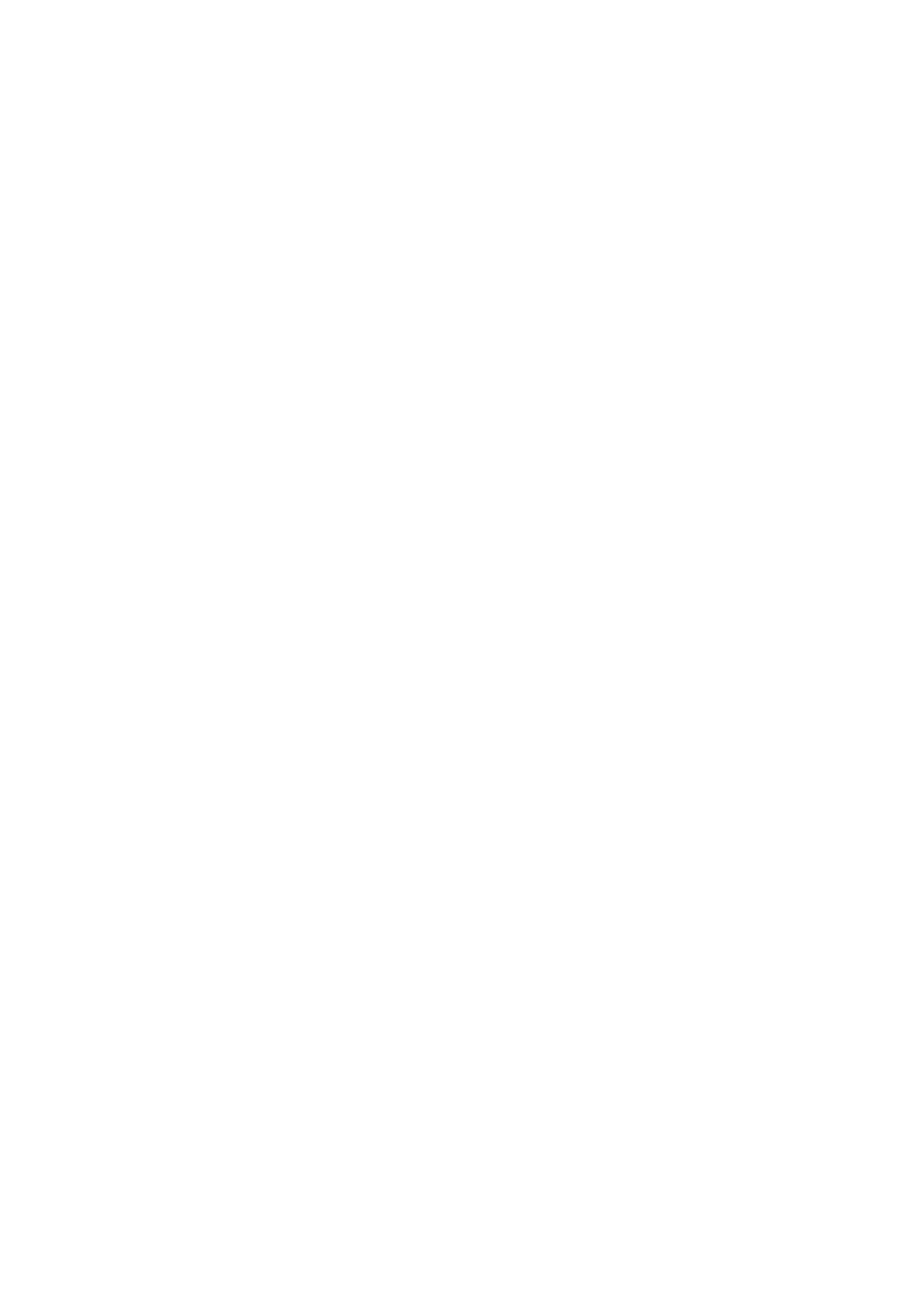

Maintenance instructions Easy - Swing "MAXI", part no. 4591-50- 1 Easy – Swing "MIDI", part no. 4591-50-2

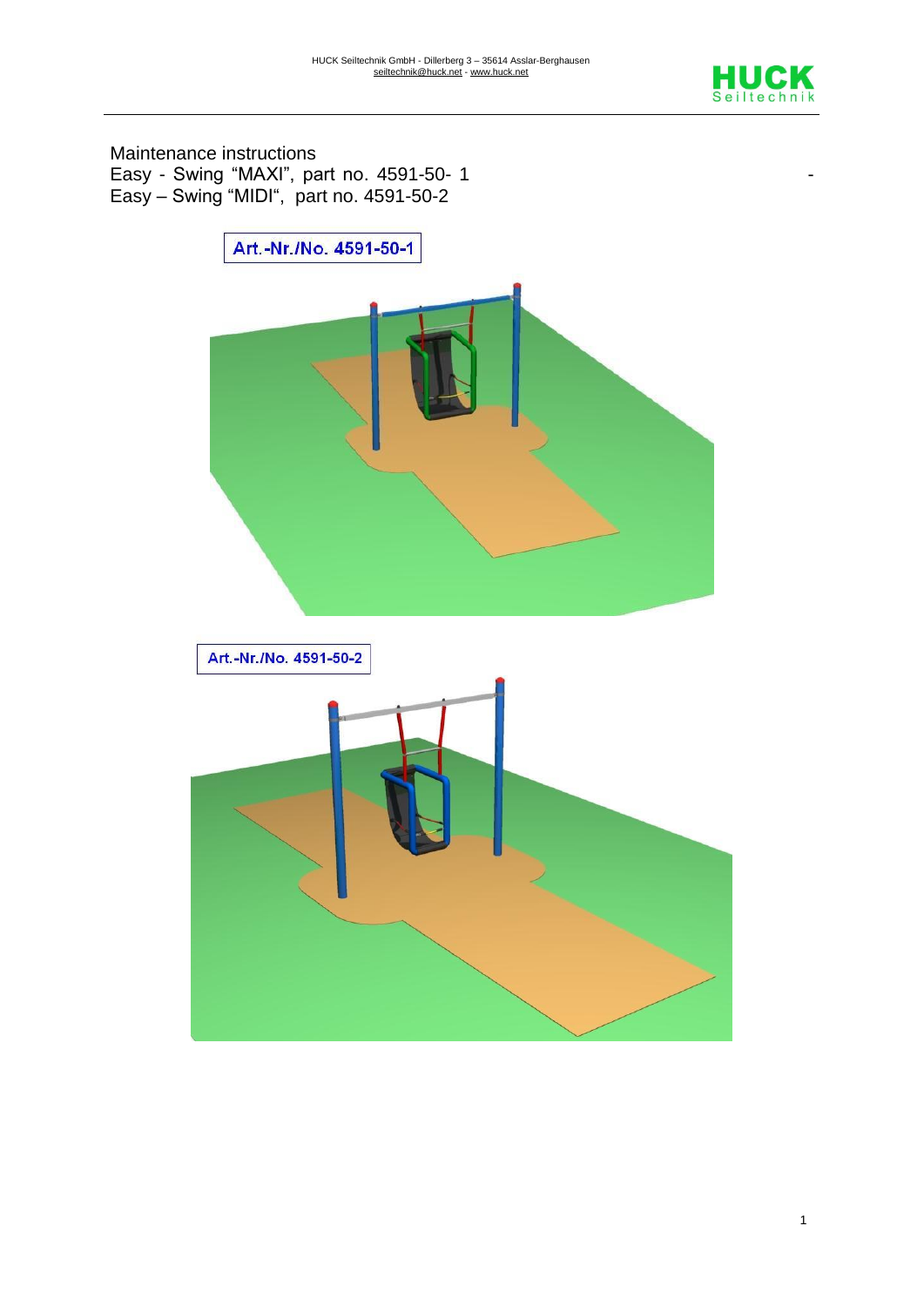

**Revision history**  Revision 0 – 2007- 06-11 SP

First released version

Maintanance instruction

Revision 3 – 2010-07-27 (Fundamente 800 x800) FH All All rights reserved © Copyright 2007 Huck Seiltechnik GmbH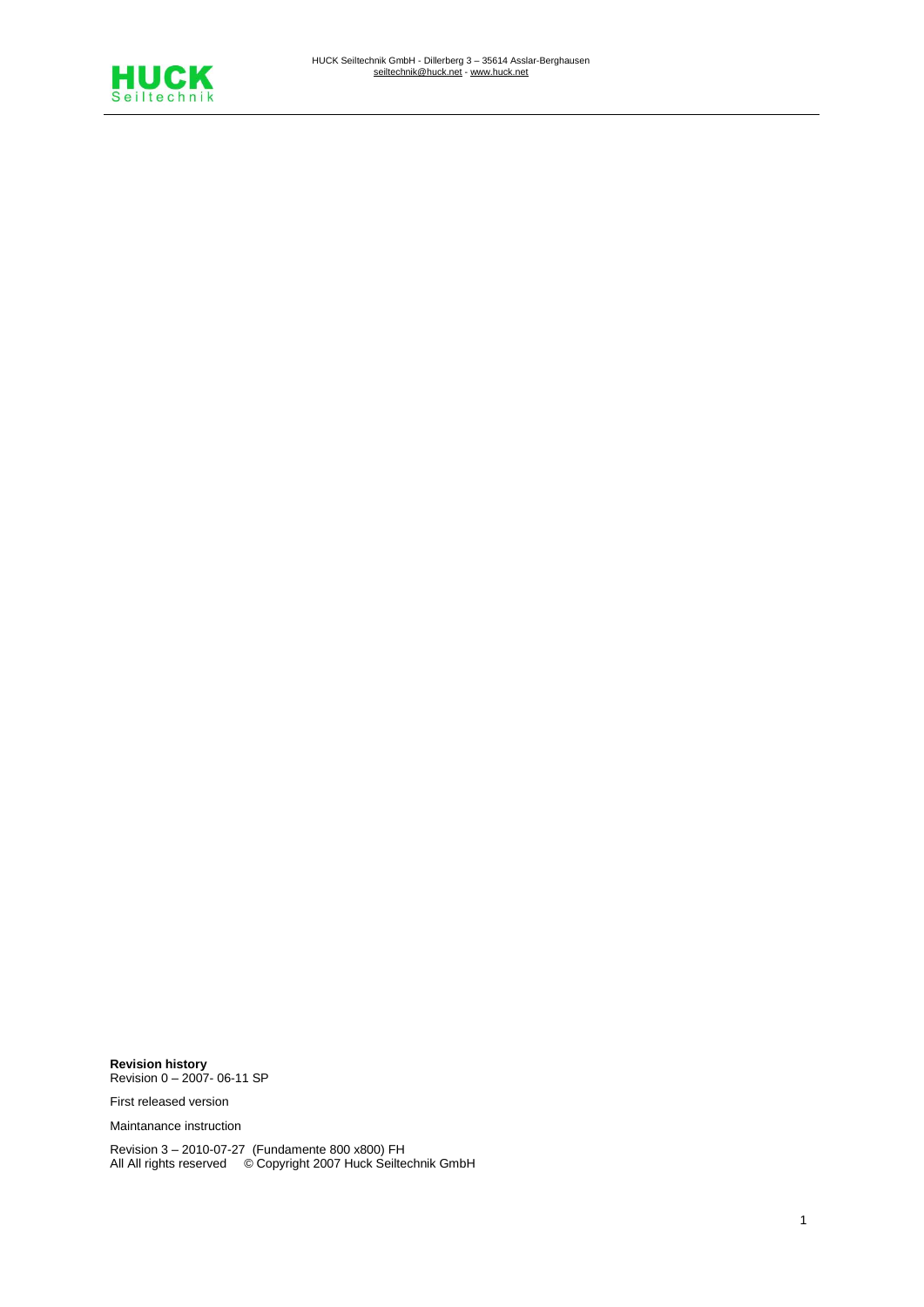

# **Introduction maintenance**

### **General information**

This equipment should be installed, inspected, maintained and operated in accordance with EN 1176-7 guidelines.



**Please note:** Providing any necessary repairs are carried out, a piece of play equipment that is inspected regularly cannot become so damaged that it is dangerous.

Any spare parts which may be required can be obtained directly from your supplier.



This equipment should only be assembled, maintained and repaired by **persons with the necessary expertise**.

**A copy of the inspection record is to be handed out to the operator, who must confirm receipt.**

**This maintenance instruction is based on the standard "EN 1176-1:2008"**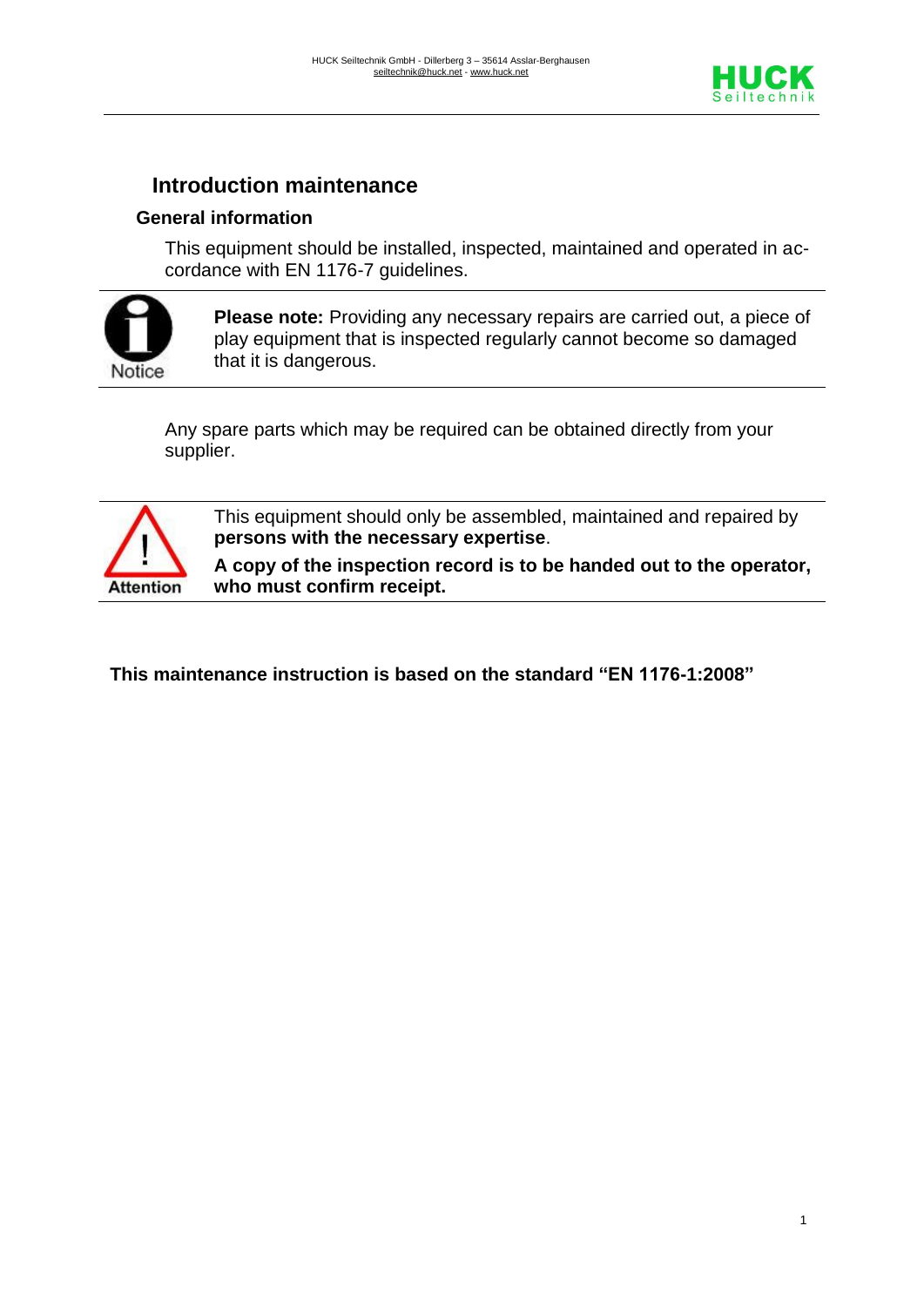

# **General maintenance information**

#### **Maintenance intervals**

Maintenance intervals are based on average use. Please note that more frequent inspections and/or maintenance are required if the play equipment is subject to intensive use.

#### **Inspection frequency**

The frequency of inspections must be based on actual use. Factors that affect frequency include vandalism, location (e.g. coastal proximity), air pollution and the age of the equipment.

#### **Maintenance products and procedures**

All nuts and bolts are hot-dip galvanised or stainless steel. One of the characteristics of stainless steel is that uncontrolled cold welding may occur when the nuts are tightened. To prevent this, it is necessary to spray the nuts and bolts with Teflon spray or another similar lubricant.

#### **Spare parts**

All spare parts must conform to the manufacturer's specifications.

#### **Identifying spare parts**

All replacement parts are listed in the parts list. The parts list can be found in chapter 3.

#### **Special instructions for the disposal of individual equipment components**

No special instructions are necessary.

#### **Special measures in the starting time**

No later than 2 weeks after assembly, all screwed connections should be checked and tightened if necessary.

#### **Maintenance of protective surfaces**

Surfaces providing fall protection must also be maintained regularly. It is particularly important to maintain the correct level of loose surface material and add more if necessary.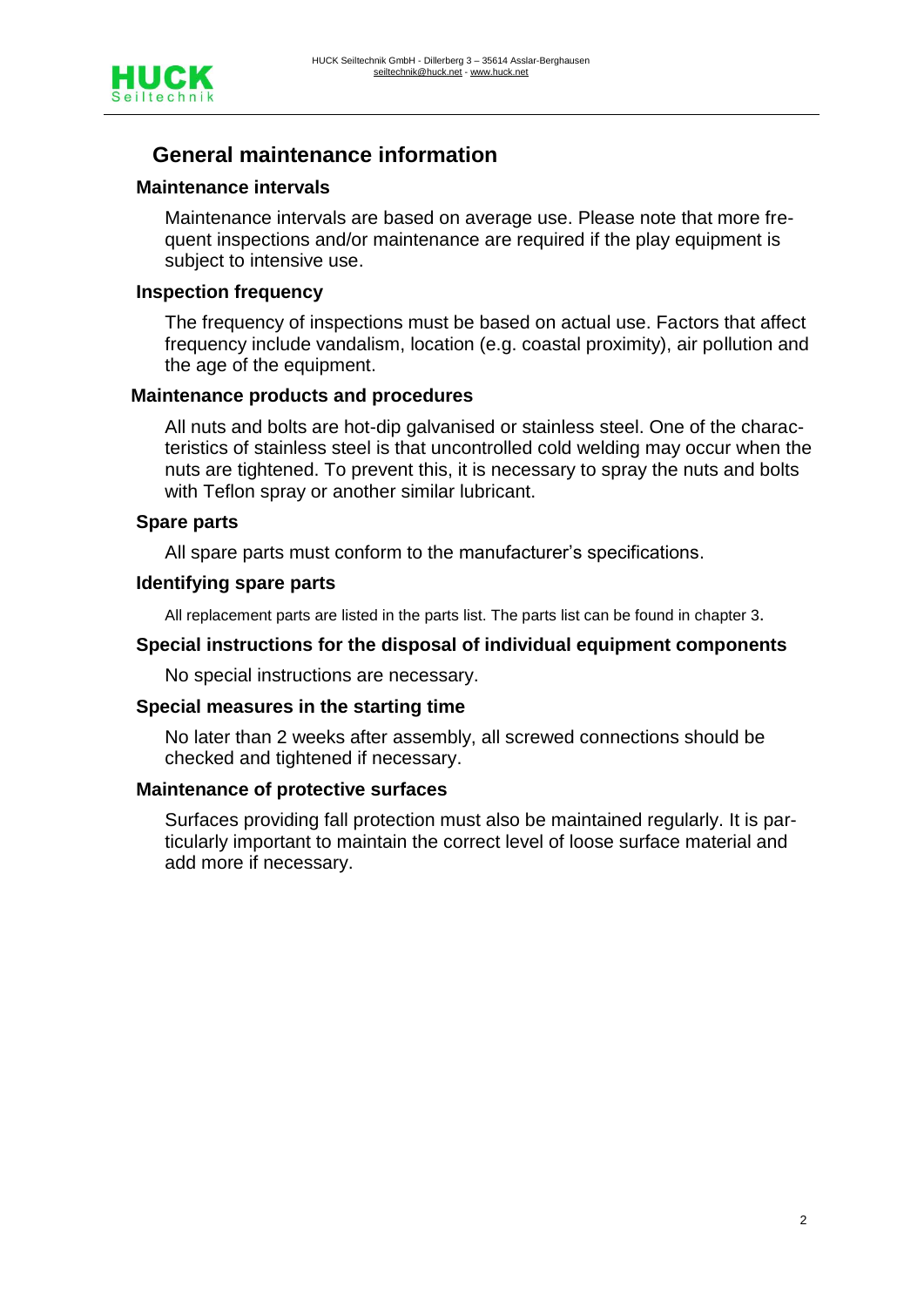

#### **Faults**



Damages must be repaired as soon as they are detected. If serious defects that affect the safety cannot be repaired straight away, the playground item must be closed to the public with immediate effect.

#### **Loose screws**



Loose screws always cause quality problems and put safety at risk. Therefore, loose screws should always be tightened and checks carried out to ensure that there are no missing screws.

#### **Preventing equipment use**

The use of the equipment should be prevented in case of incomplete installation, disassembly, maintenance, repairs and faults.

#### **Claims/liability for faults (steel posts)**

Steel posts and footings are covered by our guarantee if regular maintenance is carried out and recorded in writing.

Our general terms and conditions apply. Maintenance of steel poles first takes place after 3 years. The steel posts must be excavated down to the concrete foundations and checked **for corrosion**.

Zinc paint should be applied to any corroded areas and scratches.

Check ropes for abrasion, replace ropes where coating is damaged down to the steel inlet.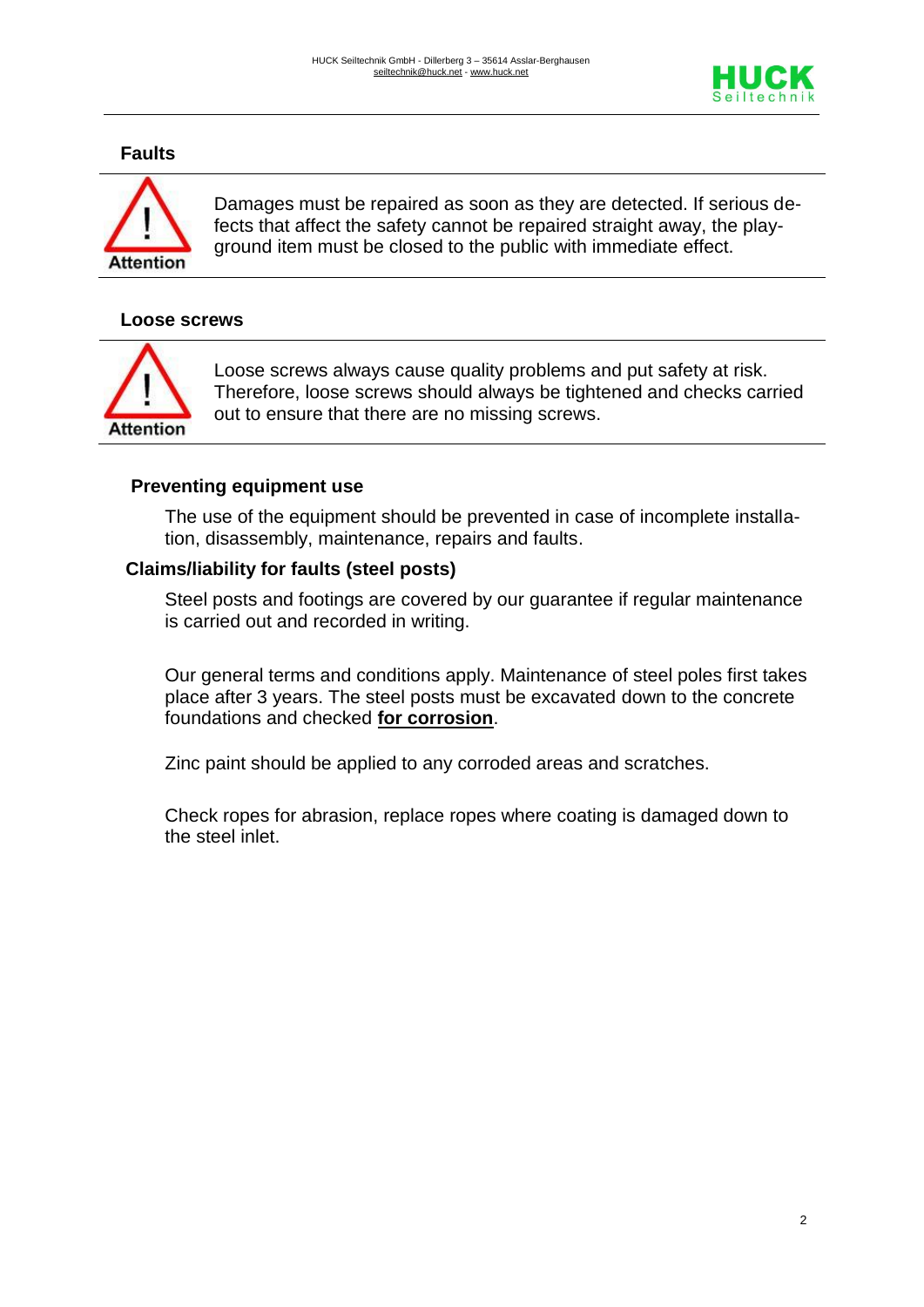

# **Regular maintenance**



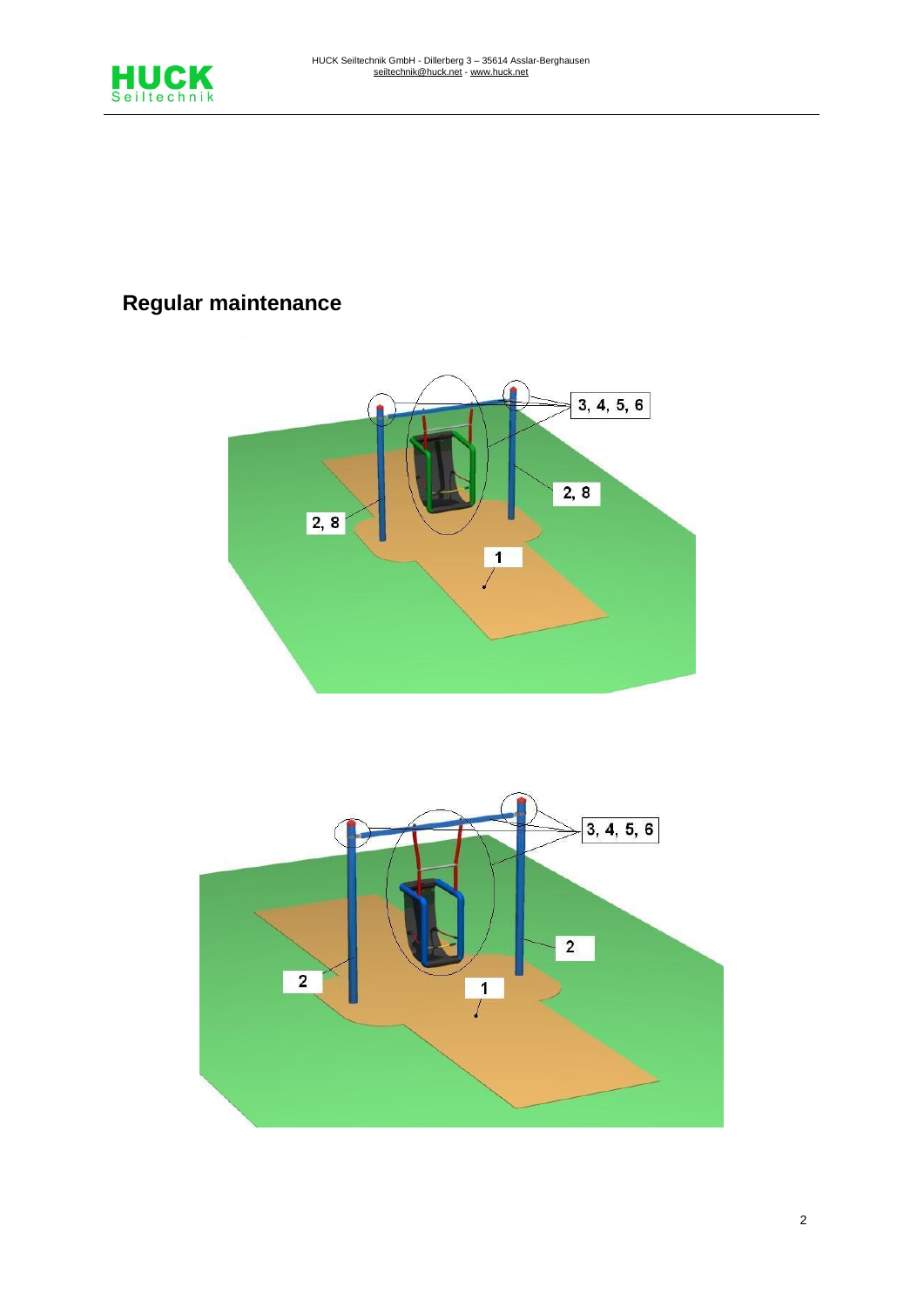

m **¼ j ½ j**

# **Regular maintenance (Text)**

 $m =$  monthly  $\frac{1}{4}$  j = quarterly  $\frac{1}{2}$  j = half-yearly

|                |                                                                                                                                                                                                            | m. | $\frac{7}{4}$ | $\frac{1}{2}$ |
|----------------|------------------------------------------------------------------------------------------------------------------------------------------------------------------------------------------------------------|----|---------------|---------------|
| 1.             | Check the ground surface of fall protection for hard objects and loose<br>foundations.                                                                                                                     | X  |               |               |
| 2.             | Check stability (posts, springs, braces, foundations, etc.).                                                                                                                                               |    |               | X             |
| 3.             | Ceck all connecting elements and fittings for wear and tear and tighten if<br>necessary. Replace damaged parts.                                                                                            | X  |               |               |
| 4.             | Check that moving metal parts (joints, springs, etc.) move smoothly and<br>are not worn. Replace if necessary. It is not necessary to lubricate joints<br>as we only use maintenance-free roller bearings. | X  |               |               |
| 5.             | Check all attachments such as chains, ropes, nets, etc. for damage and<br>replace if necessary.                                                                                                            | X  |               |               |
| 6.             | Check rubber parts, sleeves, bearing ring, etc. for wear and tear or dam-<br>age and replace if necessary.                                                                                                 | X  |               |               |
| 7 <sub>1</sub> | Check the surface of wooden parts for damage caused by the weather or<br>external influences. Repair (apply varnish) or replace if necessary.                                                              | X  |               |               |
| 8.             | Check the surface of plastic and metal parts, e.g. slides, for damages<br>and replace if necessary.                                                                                                        | X  |               |               |

We strongly advise to carry out **inspection and maintenance work** within the specified periods as use of the equipment, the weather and malicious vandalism cause wear and tear that compromise safety and function of the equipment.

#### **In the event of fault that compromises safety, quick action must be taken: Either the equipment must be repaired immediately, or it has to be dismantled or closed to the public!**

Faults that compromise function should also be repaired immediately. Such faults lower the value of the equipment to the user and encourage malicious vandalism, which may render the equipment less safe. Any damages should be repaired immediately.

#### **Maintenance and repair must be made by someone with the necessary expertise.**

**General information:** Providing any necessary inspections and repairs are carried out, a piece of play equipment that is inspected regularly cannot become so damaged that it is dangerous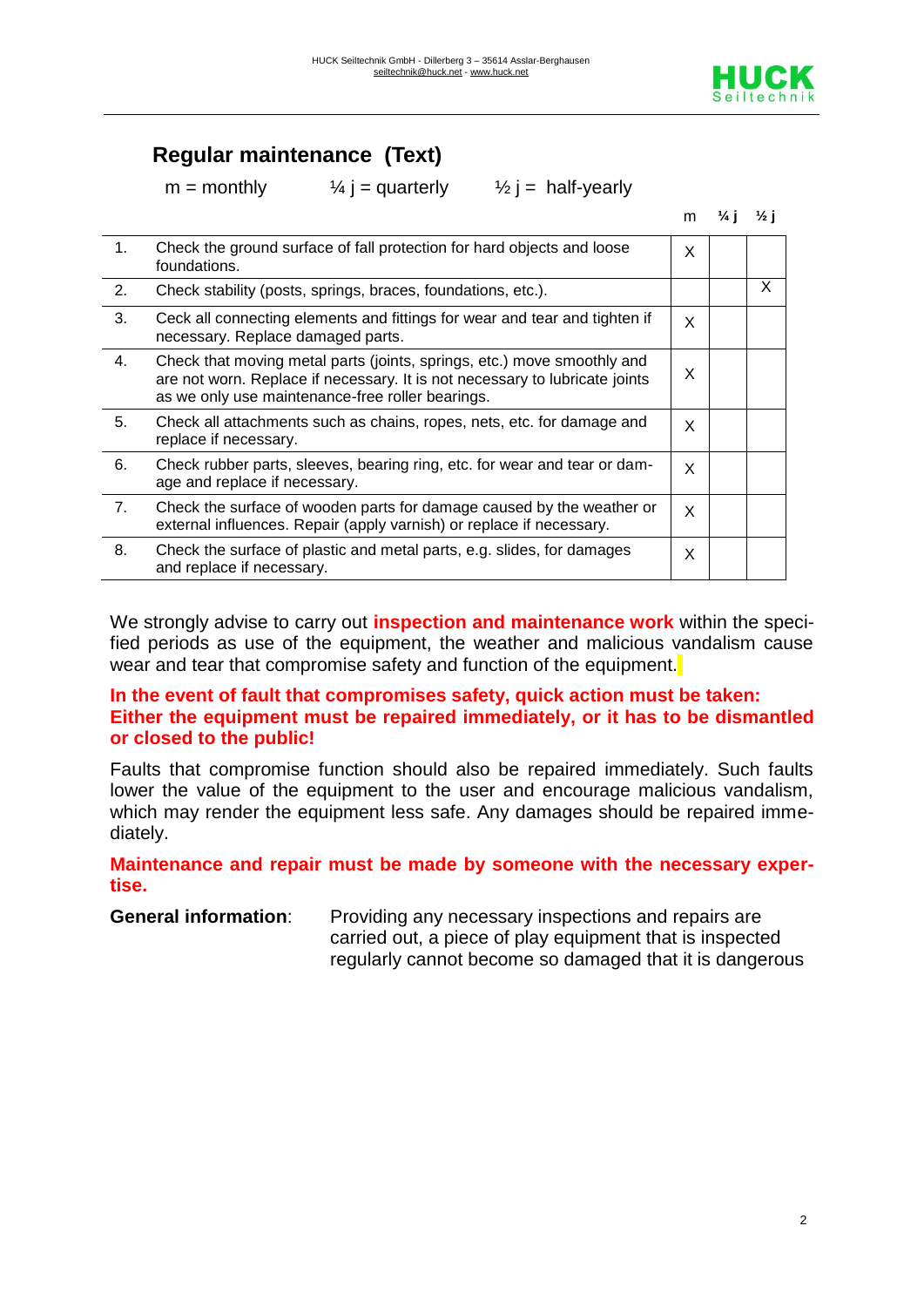

# **Maintenance timetable**

#### **Special advices**

#### **Maintenance interval**

We strongly advise to carry out inspections and maintenance work within the specified periods as use of the equipment, the weather and malicious vandalism cause wear and tear that compromises the safety and function of the equipment.

#### **Maintenance intervals in the event of intensive use**

Please note that more frequent inspections and/or maintenance are required if the play equipment is subject to intensive use.

#### **Faults that compromise safety**



In the event of a fault that compromises safety, quick action must be taken: the item has to be blocked immediately and repaired or dismantled.

#### **Faults that compromise function**



Faults that compromise function should also be repaired immediately. Such faults lower the value of the equipment to the user and encourage malicious vandalism, which may render the equipment less safe. Any damages should be repaired immediately.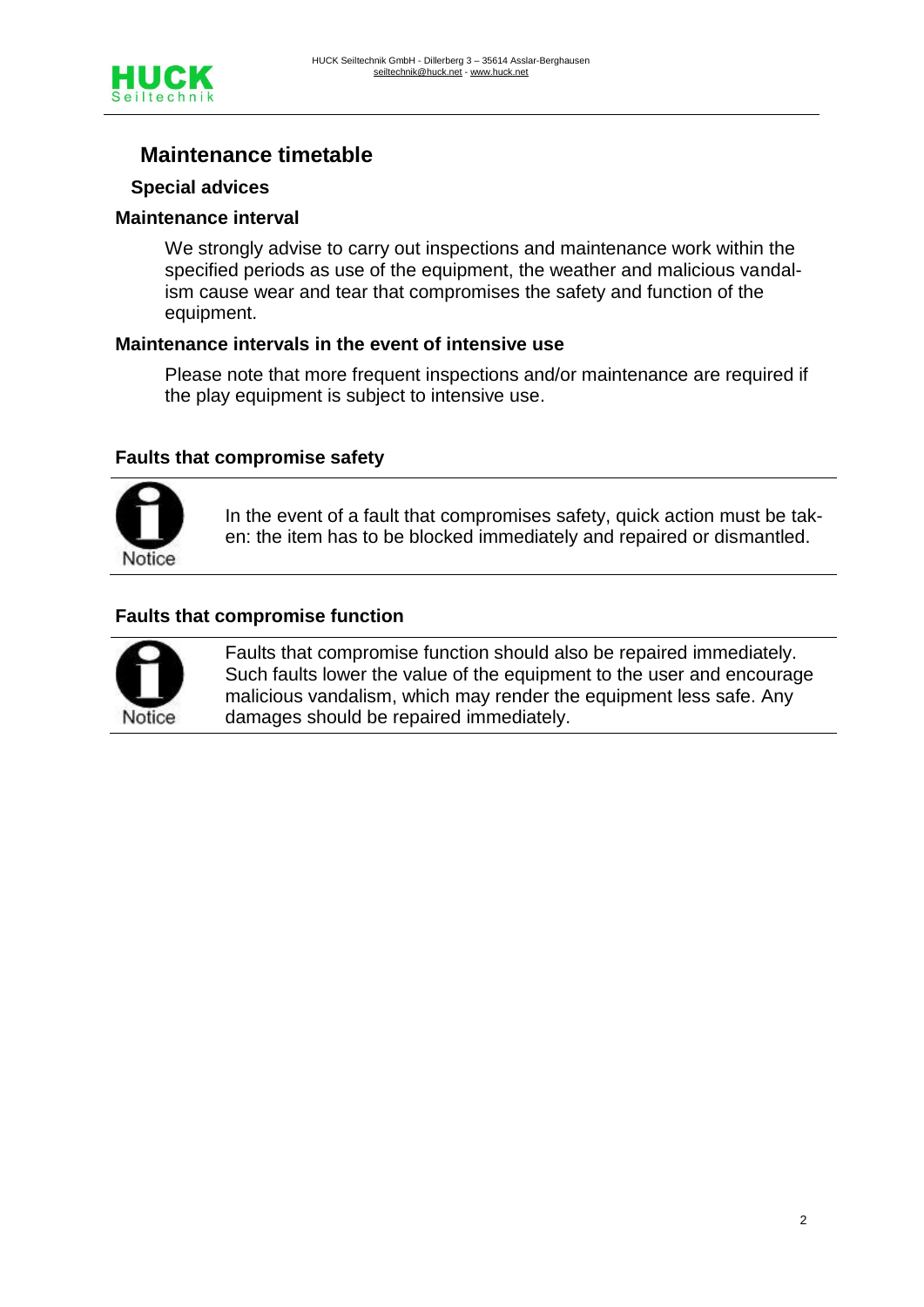

## **Monthly Maintenance**

- **Check the spaces between the equipment and the ground (clearance and height of fall).**
- **Check the ground surface of fall protection for hard objects and loose foundations.**
- **Check all connecting elements and fittings for wear and tear and tighten if necessary. Replace damaged or missing parts.**
- **Check that moving metal parts (joints, springs, etc.) move smoothly and are not worn. Replace if necessary. It is not necessary to lubricate joints as we only use maintenance-free metal roller bearings.**
- **Check all attachments such as chains, ropes, nets, etc. for damage and replace if necessary.**
- **Check all rubber parts, seals etc. for wear and tear or damage and replace if necessary.**
- **Check the surface of wooden parts for damage caused by the weather or external influences and mould. Repair or replace if necessary.**
- **Check the surface of plastic and metal parts, e.g. slides, for damage and replace if necessary.**

### **Quarterly maintenance**

- **Detailed inspection of the operation and stability of the equipment paying particular attention to any wear and tear.**
- **Tighten all forms of attachment**.
- **Repaint and retreat surfaces**.
- **Maintenance of fall protection surfaces**.
- **Check height of fall protection material and fill up with loose filling material if necessary. If the posts are marked, fill up correspondingly.**
- **Retighten all bolts**.

### **Half-yearly maintenance**

• **The stability of supporting posts, supports, foundations etc. has to be checked. The safety of the entire system has to be checked after repairs are carried out or additional system components have been installed or replaced**.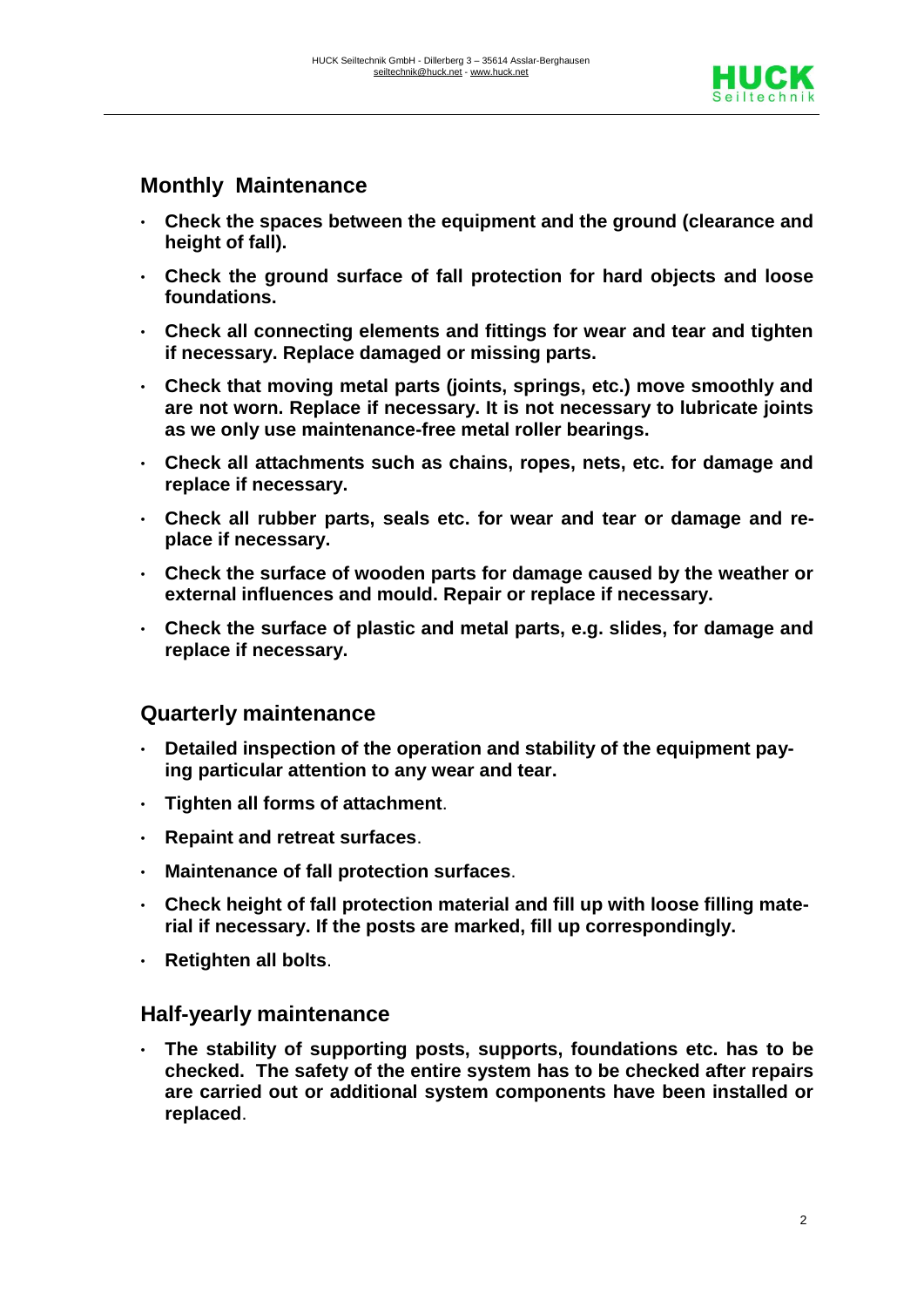

# **Annual main inspection**

- **Check if the equipment, foundations and surfaces are safe for operation**.
- **The equipment is to be verified according to rotting and corrosion. For that some parts might have to be excavated. Zinc paint should be applied to any corroded areas and scratches.**
- **Check complete stability (check posts, bracing, foundations, etc.).**
- **Ascertaining whether there are any changes in equipment safety as a result of repairs that have been carried out or components that have been added or replaced.**



The equipment must be inspected by someone **with the necessary expertise** in strict compliance with the instructions issued by Huck Seiltechnik GmbH.

**A copy of the inspection record should be given to the operator, who must confirm receipt.**

**Revision 0 – 2008-09-25** First released version Assembly instruction Revision – 2008-09-25 All rights reserved © Copyright 2008 Huck Seiltechnik GmbH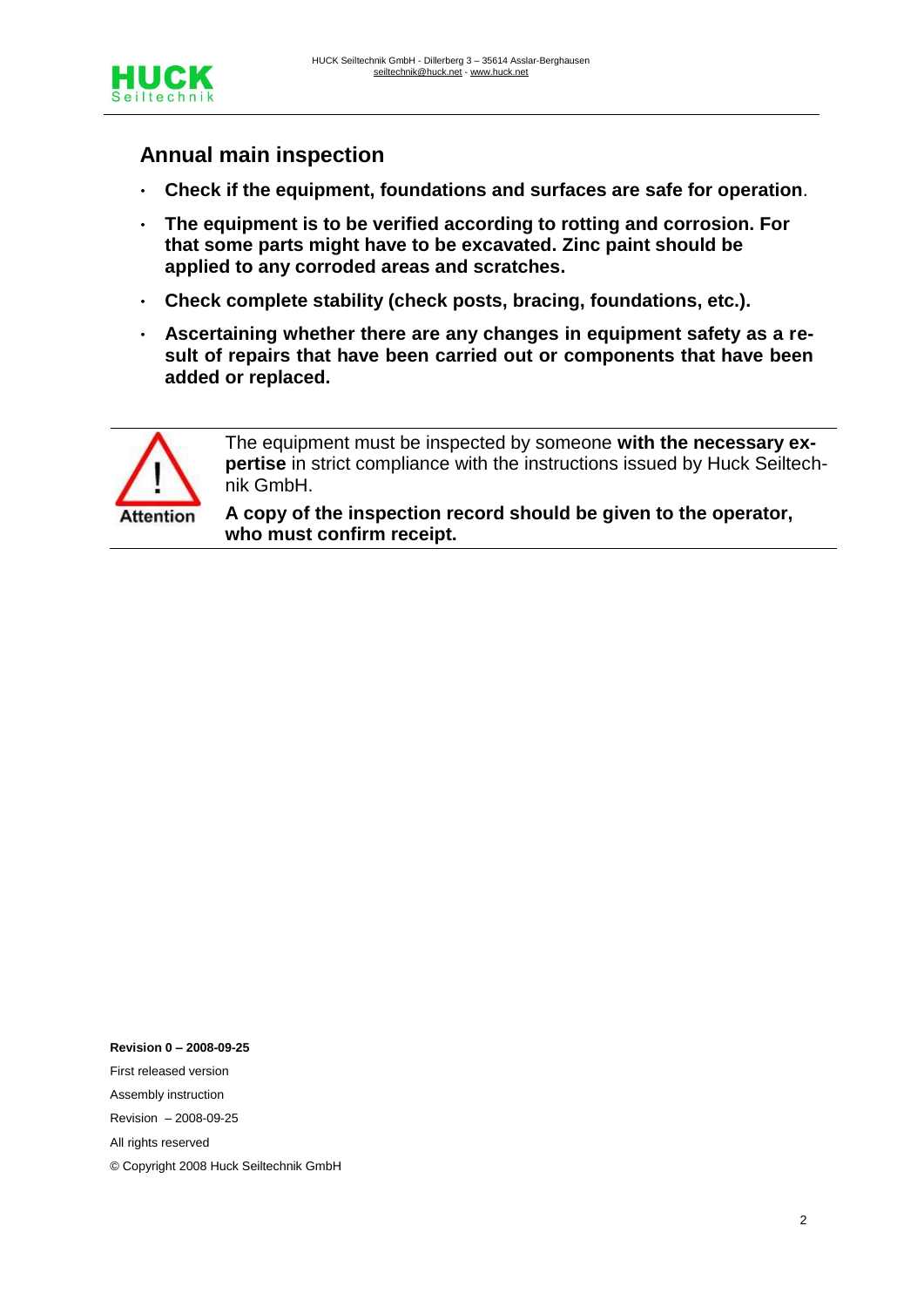### **Maintenance printout**

Name of equipment: Easy-Swing-"MAXI" part no. 4591-50-1 / Easy-Swing-"MIDI" part no. 4591-50-2 \_\_\_\_\_\_\_\_\_\_\_\_\_\_

Location: \_\_\_\_\_\_\_\_\_\_\_\_\_\_\_\_\_\_\_\_\_\_\_\_\_\_\_\_\_\_\_\_\_\_\_\_\_\_\_\_\_\_\_\_\_\_\_\_\_\_\_\_\_\_\_\_\_\_\_\_\_\_\_\_\_\_\_\_\_\_\_\_\_\_\_\_\_\_\_\_\_\_\_\_\_\_\_

Customer or operator: \_\_\_\_\_\_\_\_\_\_\_\_\_\_\_\_\_\_\_\_\_\_\_\_\_\_\_\_\_\_\_\_\_\_\_\_\_\_\_\_\_\_\_\_\_\_\_\_\_\_\_\_\_\_\_\_\_\_\_\_\_\_\_\_\_\_\_\_\_\_\_\_\_\_\_\_\_

(Town, municipal, kindergarden)

| Date of inspec-<br>tion | Inspector | <b>O.K.</b> | <b>Accessible</b> | <b>Closed</b> | <b>Defects</b> | <b>Repaired by</b> | <b>Date</b> |
|-------------------------|-----------|-------------|-------------------|---------------|----------------|--------------------|-------------|
|                         |           |             |                   |               |                |                    |             |
|                         |           |             |                   |               |                |                    |             |
|                         |           |             |                   |               |                |                    |             |
|                         |           |             |                   |               |                |                    |             |
|                         |           |             |                   |               |                |                    |             |
|                         |           |             |                   |               |                |                    |             |
|                         |           |             |                   |               |                |                    |             |
|                         |           |             |                   |               |                |                    |             |
|                         |           |             |                   |               |                |                    |             |
|                         |           |             |                   |               |                |                    |             |
|                         |           |             |                   |               |                |                    |             |

**Please copy and return to the manufacturer by fax +49 (0)6443 / 83 11 79 once a year after main inspection has been carried out!**

**Place the confirmation form in your existing play equipment files.**